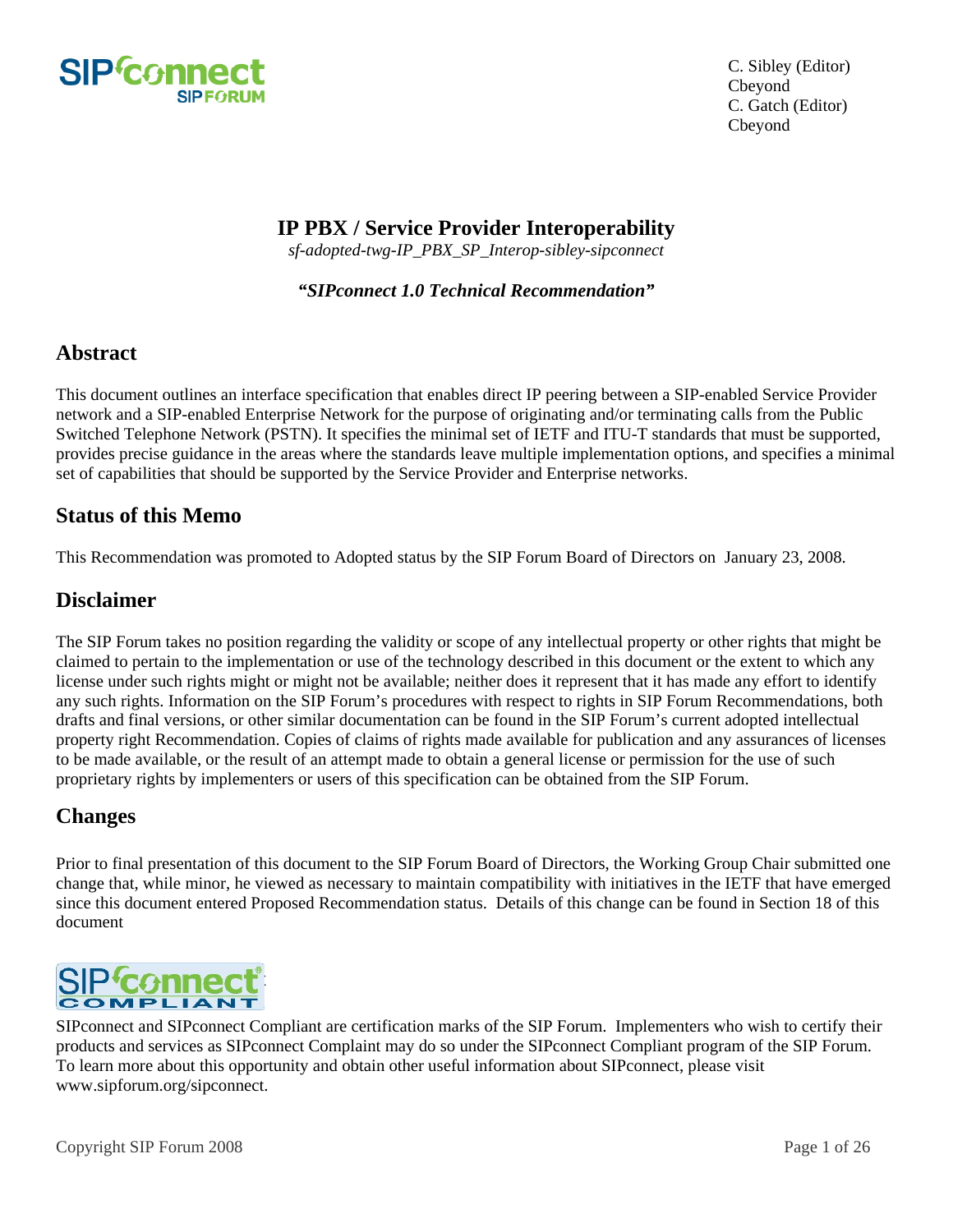

C. Sibley (Editor)<br>Cbeyond C. Gatch (Editor)<br>Cbeyond

# **Table of Contents**

| 1   |      |  |
|-----|------|--|
| 2   |      |  |
| 3   |      |  |
| 4   |      |  |
| 5   |      |  |
| 6   |      |  |
| 7   |      |  |
| 7.1 |      |  |
| 7.2 |      |  |
| 8   |      |  |
| 9   |      |  |
| 10  |      |  |
|     | 10.1 |  |
|     | 10.2 |  |
| 11  |      |  |
| 12  |      |  |
|     | 12.1 |  |
|     | 12.2 |  |
|     | 12.3 |  |
|     | 12.4 |  |
|     | 12.5 |  |
|     |      |  |
|     | 13.1 |  |
|     | 13.2 |  |
|     | 13.3 |  |
| 14  |      |  |
|     |      |  |
|     | 15.1 |  |
|     | 15.2 |  |
|     | 15.3 |  |
|     | 15.4 |  |
|     | 15.5 |  |
|     |      |  |
|     | 16.1 |  |
|     | 16.2 |  |
| 17  |      |  |
| 18  |      |  |
| 19  |      |  |
| 20  |      |  |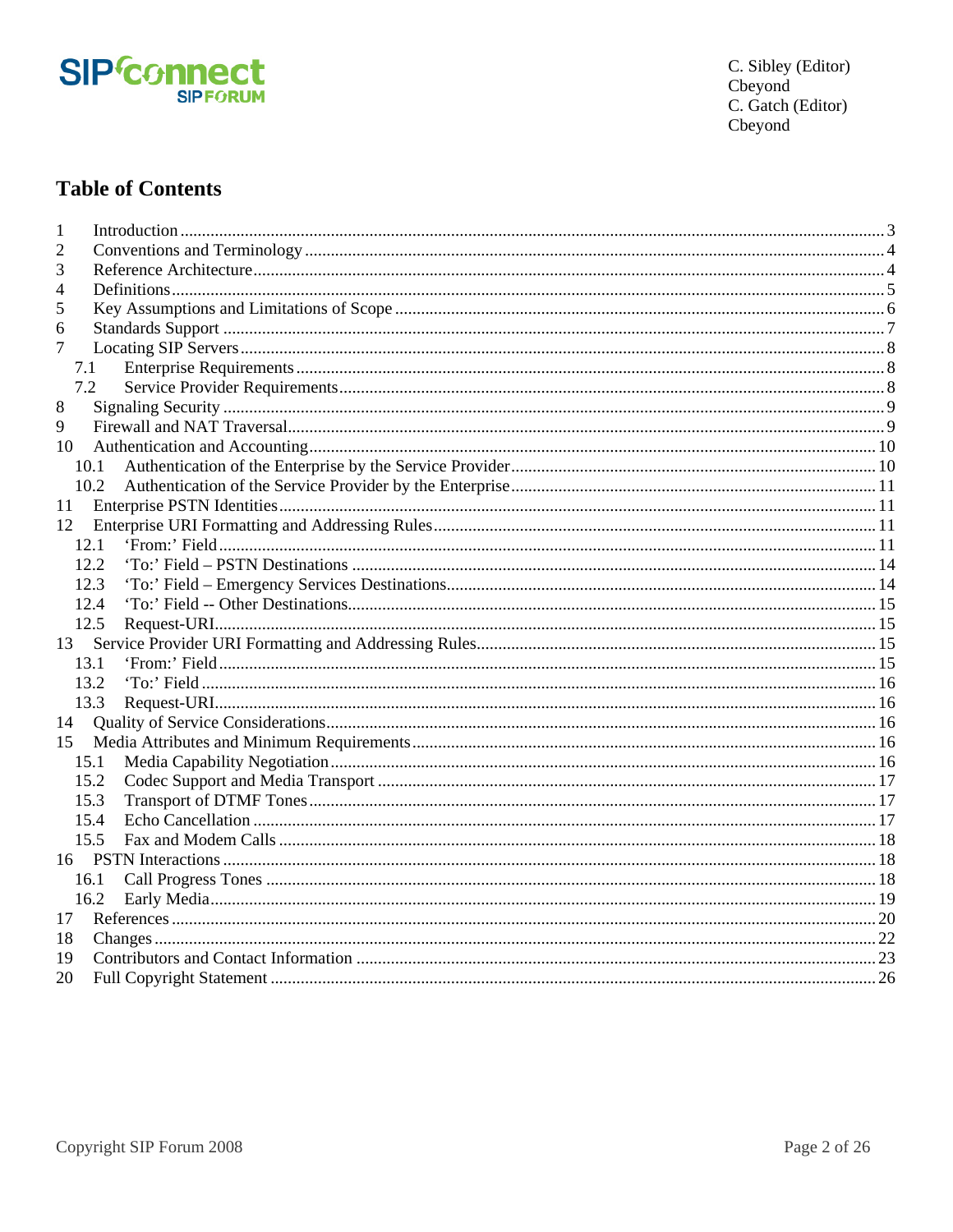<span id="page-2-0"></span>

## **1 Introduction**

The deployment of IP PBXs among Enterprises of all sizes is increasing rapidly. Additionally, SIP, or Session Initiation Protocol, is fast becoming the dominant industry standard. Many new IP PBXs support SIP phones and SIP routing between one or more PBXs. Deployment of SIP infrastructure by Service Providers is also increasing, driven by the demand for commercial VoIP offerings. The result of these parallel deployments is a present need for direct IP peering between SIP-enabled IP PBXs and SIP-enabled Service Providers.

Currently published ITU-T Recommendations and IETF RFCs offer a comprehensive set of building blocks that can be used to achieve direct IP peering between SIP-enabled IP PBX systems and a Service Provider's SIP-enabled network. However, due to the sheer number of these standards documents, Service Providers and equipment manufacturers have no clear "master reference" that outlines which standards they must specifically support in order to ensure success. This has led to a number of interoperability problems and has unnecessarily slowed the migration to SIP as replacement for traditional TDM connections.

This SIP Forum document aims to address this issue. In short, this document defines the protocol support, implementation rules, and features required for a predictable interoperable scenario between SIP-enabled IP PBXs and SIP-enabled Service Providers. Note that this document does not preclude or discourage the negotiation of additional functionality.

The specific areas where this document provides implementation guidance include:

- Specification of a reference architecture that describes the common network elements necessary for Service Provider to IP PBX peering for the primary purpose of PSTN call origination and termination.
- Specification of the basic protocols (and protocol extensions) that must be supported by each element of the reference architecture.
- Specification of the exact standards associated with these protocols that must or should be supported by each element of the reference architecture.
- Specification of standard methods for negotiating protocols, protocol extensions, and exchanging capability information between endpoints.
- Specification of methods of formulating protocol messages where multiple legitimate implementation options exist.
- Definition of an authentication scheme that provides user security and billing traceability to a single Enterprise.
- Specification of minimum requirements and consensus methods for codec support, packetization intervals, and capability negotiation.
- Specification of a consensus method for handling fax and modem transmissions.
- Specification of minimum requirements and consensus methods for handling echo cancellation.
- Specification of a consensus method for transporting DTMF tones.
- Specification of a consensus method for conveying traffic priority to the Service Provider in order to enable proper QoS delivery.
- Specification of a basic set of guidelines for interfacing with an IP PBX when Network Address Translation and/or packet filtering devices are utilized in the communications path.
- Definition of a basic security model based on existing standards to authenticate and authorize utilization of the Service Provider's resources by an IP PBX.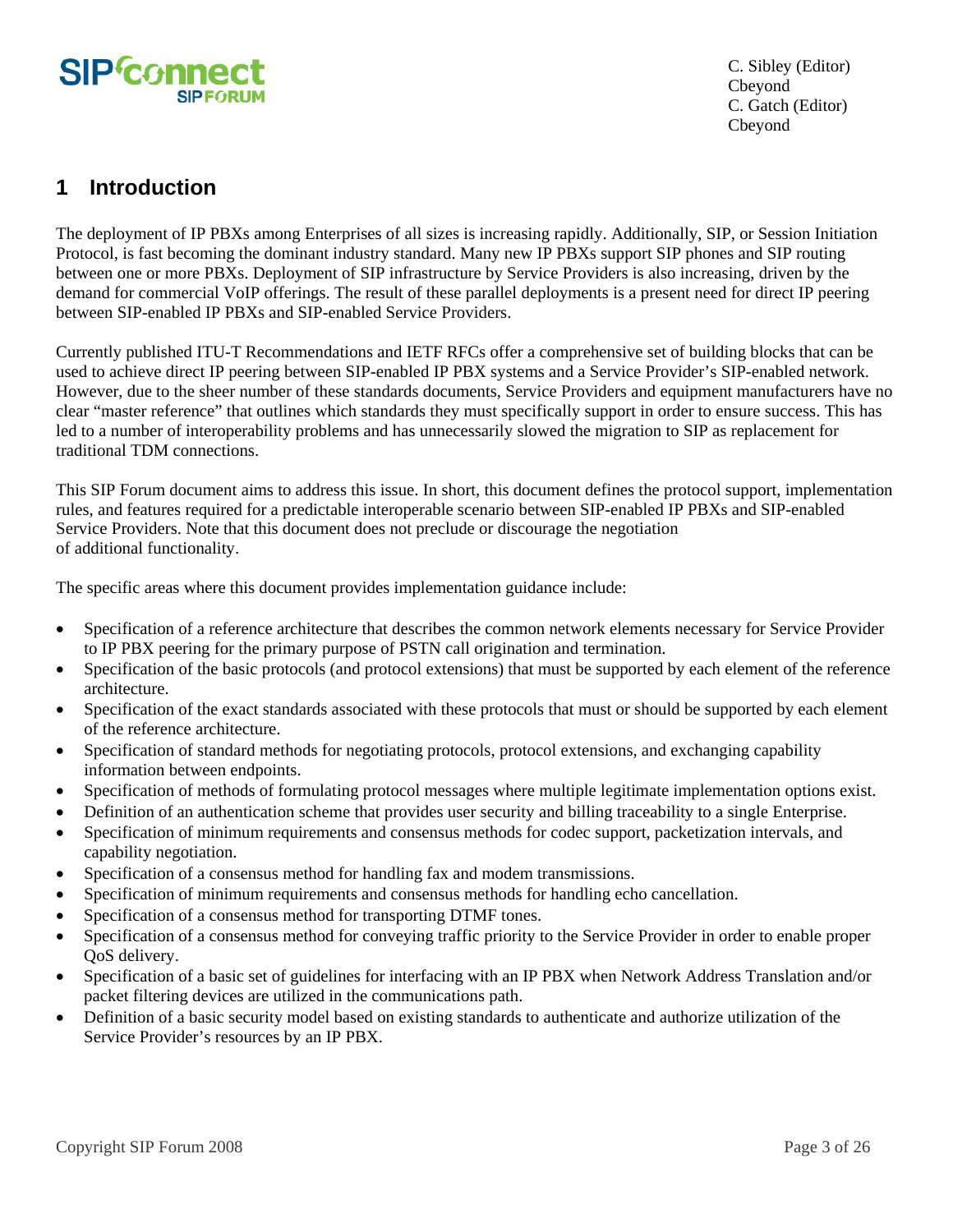<span id="page-3-0"></span>

# **2 Conventions and Terminology**

The key words "MUST", "MUST NOT", "REQUIRED", "SHALL", "SHALL NOT", "SHOULD", "SHOULD NOT", "RECOMMENDED", "MAY", and "OPTIONAL" in this document are to be interpreted as described in RFC 2119 [1].

## **3 Reference Architecture**

The following reference diagram outlines the common functional elements required to support the interface specification outlined by this document. It is important to note that this specification treats these elements as separate physical components for the purposes of illustration only. It is perfectly acceptable for an equipment manufacturer to combine one or more of these functions into a single physical device.

For example, a manufacturer may choose to integrate the SIP Proxy Server function with the IP PBX function whereas another manufacturer may choose to integrate the SIP Proxy Server, IP PBX, and Firewall functions. Both implementations (as well as other combinations thereof) are equally conformant as long as they fully adhere to the individual rules governing each of the integrated functions.

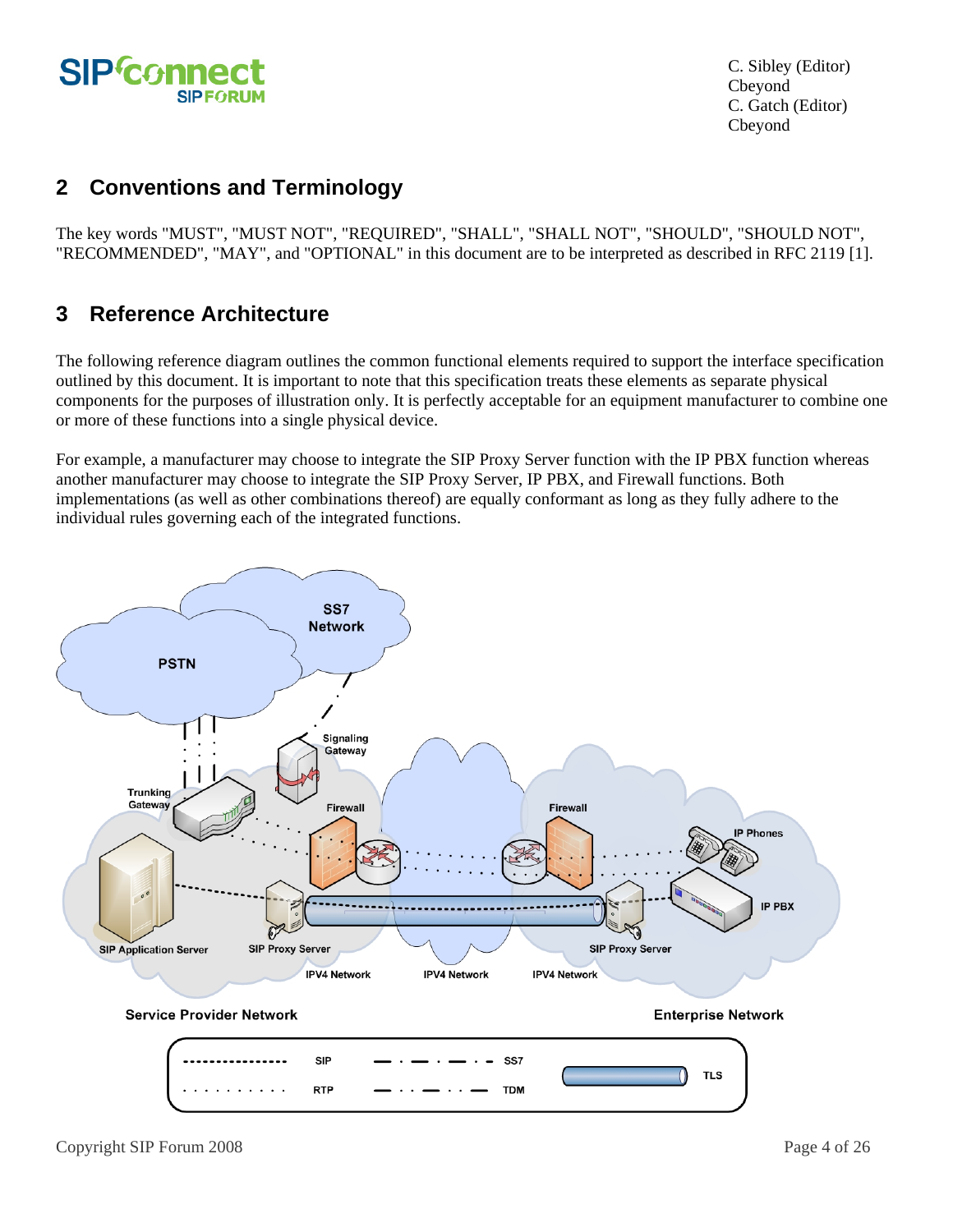<span id="page-4-0"></span>

# **4 Definitions**

**IP PBX (PBX) –** The IP PBX constitutes an Enterprise's collection of network elements that provides packetized voice call origination and termination services using SIP for signaling and RTP for media traffic. The definition of an IP PBX for the purposes of this specification includes any "hard wired" (physically connected) phones as well as any IP Phones under the IP PBX System's control (see "IP Phones" below).

**IP Phones –** IP Phones are devices that are capable of originating and terminating packetized voice calls using the Enterprise's IP PBX. For the purposes of this specification, IP Phones are considered part of the IP PBX System itself and are therefore subject to the same overall requirements.

**SIP Application Server (SAS) -** The SIP Application Server is a server or group of servers within the Service Provider's network that provides PSTN call origination / termination services to Enterprises using SIP.

**SIP Proxy Server (SPS) -** The SIP Proxy Server is a server or group of servers that provides SIP message routing and TLS termination services at the Service Provider and Enterprise network edges.

**Signaling Gateway (SGW)** – The Signaling Gateway performs translation of SIP signaling to SS7 signaling.

**Trunking Gateway (TGW) –** The Trunking Gateway interfaces with PSTN switches and converts packetized voice samples to TDM voice samples.

**Firewall –** The Firewall provides packet filtering and general security services at the Service Provider and Enterprise network edges.

**Interactive Connectivity Establishment (ICE) –** ICE provides a mechanism for NAT traversal using various techniques such as STUN and TURN. In particular, it is used to allow SIP-based VoIP clients to successfully traverse the variety of NAT types that may exist between a remote user and a network.

**Simple Traversal of UDP over NATs (STUN) – STUN allows clients behind NAT (or multiple NATs) to determine its** public address, the type of NAT it is behind and the Internet-side port associated by the NAT with a particular local port.

**Traversal using Relay NAT (TURN)** – TURN allows clients behind NAT (or multiple NATs) to receive incoming data over TCP or UDP connections. It is most commonly used for elements behind symmetric NATs or firewalls that wish to be on the receiving end of a connection to a single peer.

**Application Layer Gateway (ALG)** – An Application Layer Gateway (ALG) modifies IP addresses and port numbers inside the payload of IP packets even when the corresponding IP packets are not addressed to the ALG. SIP ALGs do not follow the rules necessary to conform to any SIP role, for example, most SIP ALGs do not insert a 'Via:' header.

**IPv4 Network** – The IPv4 network constitutes a combination of the physical and logical elements (i.e. circuits, routers, switches, etc.) required to route and/or switch IPv4 packets between the Service Provider and Enterprise network edges.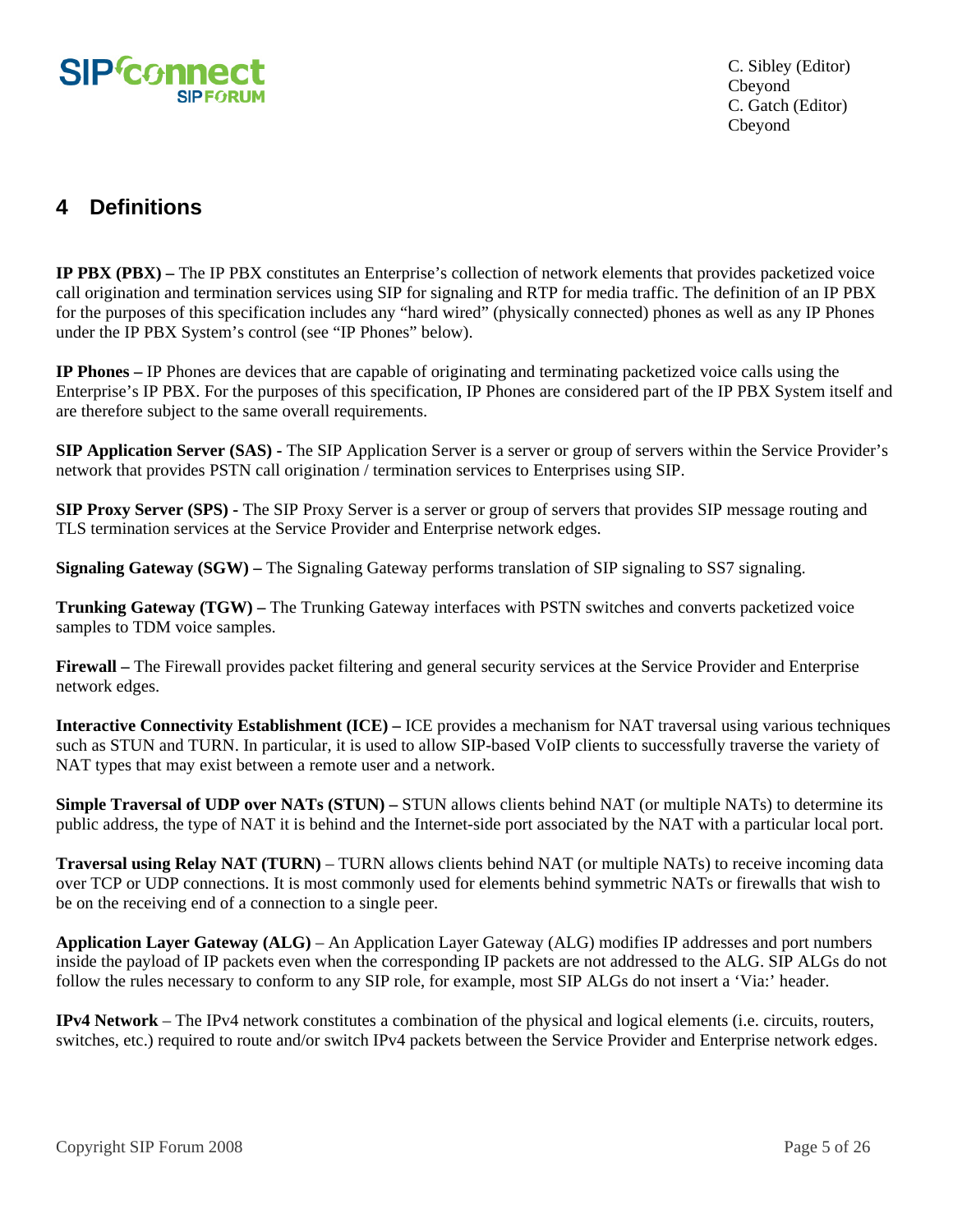<span id="page-5-0"></span>

# **5 Key Assumptions and Limitations of Scope**

This recommendation lists a number of IETF and ITU-T specifications that should be utilized to meet the requirements for interconnection between a Service Provider and an Enterprise IP PBX. Note that it is not a profile of SIP. Users of this recommendation **MUST NOT** assume that a particular feature or option listed as mandatory in this document is supported by another user. Instead, all normal SIP extension and negotiation mechanisms (e.g. Supported, Require, Allow, etc.) M**UST** continue to be used. Failure to do this will lead to interoperability problems.

The following key assumptions have been made with regards to this interface specification:

- 1. The primary service to be delivered over this interface is audio-based PSTN call origination and/or termination. The delivery of any other service (e.g. video-based services, instant messaging, etc.) is out of scope.
- 2. All mandatory reference architecture elements specified for the Service Provider and Enterprise Networks are in place and operational.
- 3. Signaling considerations between the SIP Application Server, Trunking Gateway, and Signaling Gateway is outside the scope of this document.
- 4. Signaling considerations between the IP PBX and other Enterprise devices (e.g. IP phones) is outside the scope of this document.
- 5. The Service Provider and Enterprise each operate publicly accessible DNS servers that are authoritative for one or more Internet domain(s). Alternatively, the Service Provider may delegate a sub-domain from its domain for use by the Enterprise.
- 6. The Enterprise network is assigned a minimum of one E.164 address, which is routed on the PSTN to the Service Provider's Signaling Gateway.
- 7. Emergency calling issues, for example routing to national emergency numbers such as 911, 112, 999, or 000, issues related to SIP endpoint mobility, etc. are outside the scope of this document.
- 8. Layer 3 network design, QoS considerations, and preconditions (e.g. RSVP) are outside of the scope of this document
- 9. Element management, network management, network security, and OSS considerations are outside the scope of this document.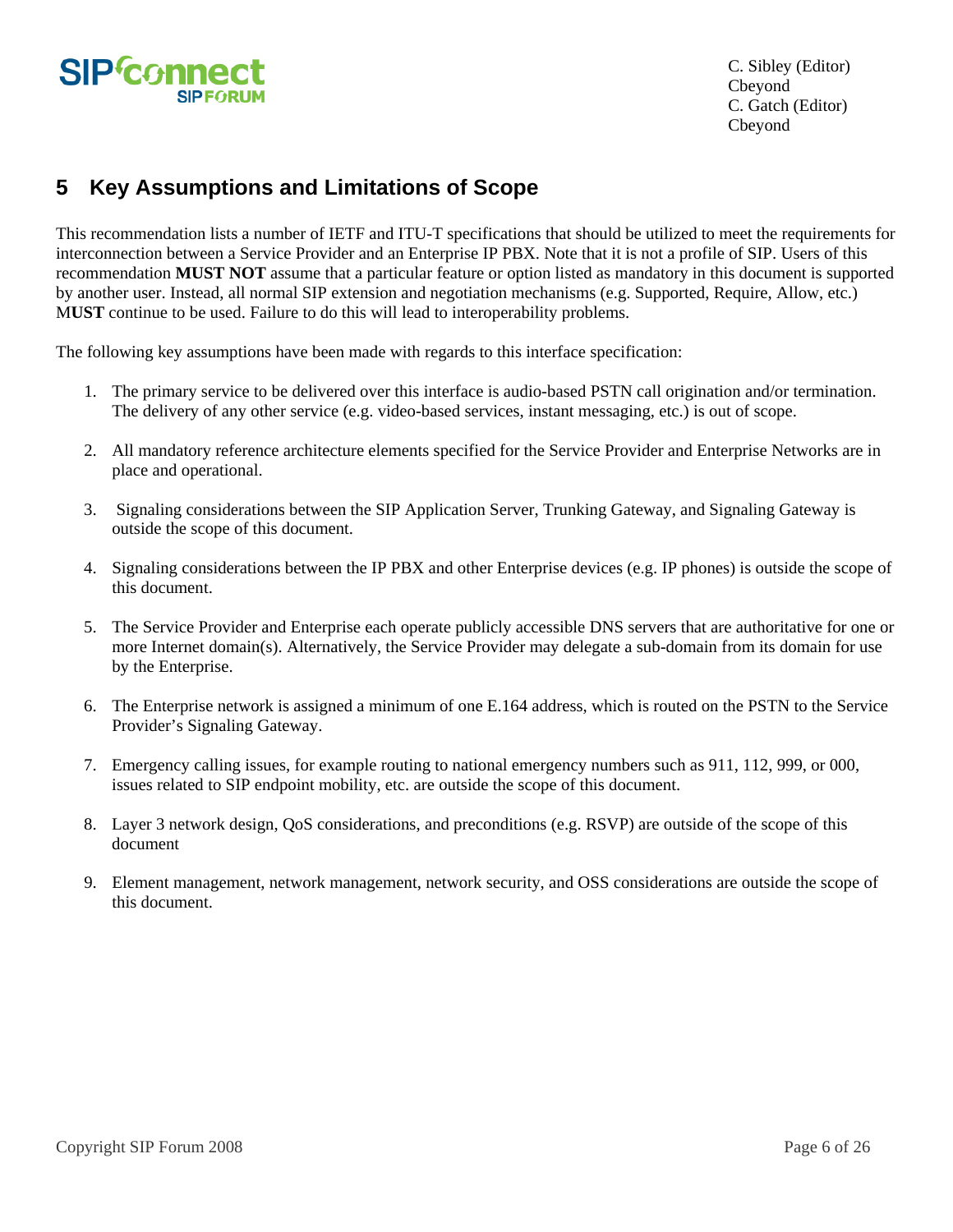<span id="page-6-0"></span>

# **6 Standards Support**

The interface specification described by this document requires network element support (as outlined below) of the functionality detailed in the following standards documents:

| <b>LEGEND</b> |                                     |  |  |  |  |  |  |
|---------------|-------------------------------------|--|--|--|--|--|--|
| M             | <b>MANDATORY</b> (Send and Receive) |  |  |  |  |  |  |
| R.            | RECOMMENDED (Send and Receive)      |  |  |  |  |  |  |
| R(RO)         | RECOMMENDED (at minimum to Receive) |  |  |  |  |  |  |
|               | NOT REQUIRED / NOT APPLICABLE       |  |  |  |  |  |  |

| <b>Standard ID</b> | <b>Description</b>                                                       | <b>SAS</b>               | <b>PBX</b>               | <b>SPS</b>               |
|--------------------|--------------------------------------------------------------------------|--------------------------|--------------------------|--------------------------|
| Rec. E.164 [2]     | ITU-T Recommendation E.164: The international public                     | M                        | M                        |                          |
|                    | telecommunication numbering plan                                         |                          |                          |                          |
| RFC 2246 [3]       | The TLS Protocol Version 1.0                                             | $\overline{\phantom{a}}$ | $\overline{\phantom{a}}$ | M                        |
| RFC 2833 [7]       | RTP Payload for DTMF Digits, Telephony Tones and Telephony               |                          | $\mathbf{M}$             |                          |
|                    | Signals                                                                  |                          |                          |                          |
| RFC 2782 [6]       | A DNS RR for specifying the location of services (DNS SRV)               | $\overline{\phantom{a}}$ | $\overline{\phantom{a}}$ | $\mathbf{M}$             |
| RFC 3261 [8]       | SIP: Session Initiation Protocol                                         | M                        | M                        | M                        |
| RFC 3262 [9]       | Reliability of Provisional Responses in Session Initiation Protocol      | $\mathbf{M}$             | R                        | $\overline{\phantom{a}}$ |
|                    | (SIP)                                                                    |                          |                          |                          |
| RFC 3263 [10]      | Session Initiation Protocol (SIP): Locating SIP Servers                  | M                        | M                        | M                        |
| RFC 3264 [11]      | An Offer/Answer Model with Session Description Protocol (SDP)            | M                        | M                        |                          |
| RFC 3311 [12]      | The Session Initiation Protocol (SIP) UPDATE Method                      | M                        | R                        | $\overline{\phantom{a}}$ |
| RFC 3323 [13]      | A Privacy Mechanism for the Session Initiation Protocol (SIP)            | M                        | R                        | $\mathbf{M}$             |
| RFC 3324 [14]      | Short Term Requirements for Network Asserted Identity                    | M                        | R                        | M                        |
| RFC 3325 [15]      | Private Extensions to the Session Initiation Protocol (SIP) for Asserted | $\mathbf{M}$             | R                        | $\mathbf{M}$             |
|                    | <b>Identity within Trusted Networks</b>                                  |                          |                          |                          |
| RFC 3489 [16]      | STUN - Simple Traversal of User Datagram Protocol (UDP) Through          | $\overline{a}$           | $\mathbb{R}$             |                          |
|                    | Network Address Translators (NATs)                                       |                          |                          |                          |
| RFC 3581 [18]      | An Extension to the Session Initiation Protocol (SIP) for Symmetric      | $\mathbf{M}$             | $\mathbb{R}$             | $\mathbf{M}$             |
|                    | <b>Response Routing</b>                                                  |                          |                          |                          |
| RFC 3725 [19]      | Best Current Practices for Third Party Call Control (3pcc) in the        | $\mathbf{M}$             | R(RO)                    |                          |
|                    | Session Initiation Protocol (SIP)                                        |                          |                          |                          |
| RFC 4028 [21]      | Session Timers in the Session Initiation Protocol (SIP)                  | $\mathbb{R}$             | $\mathbb{R}$             |                          |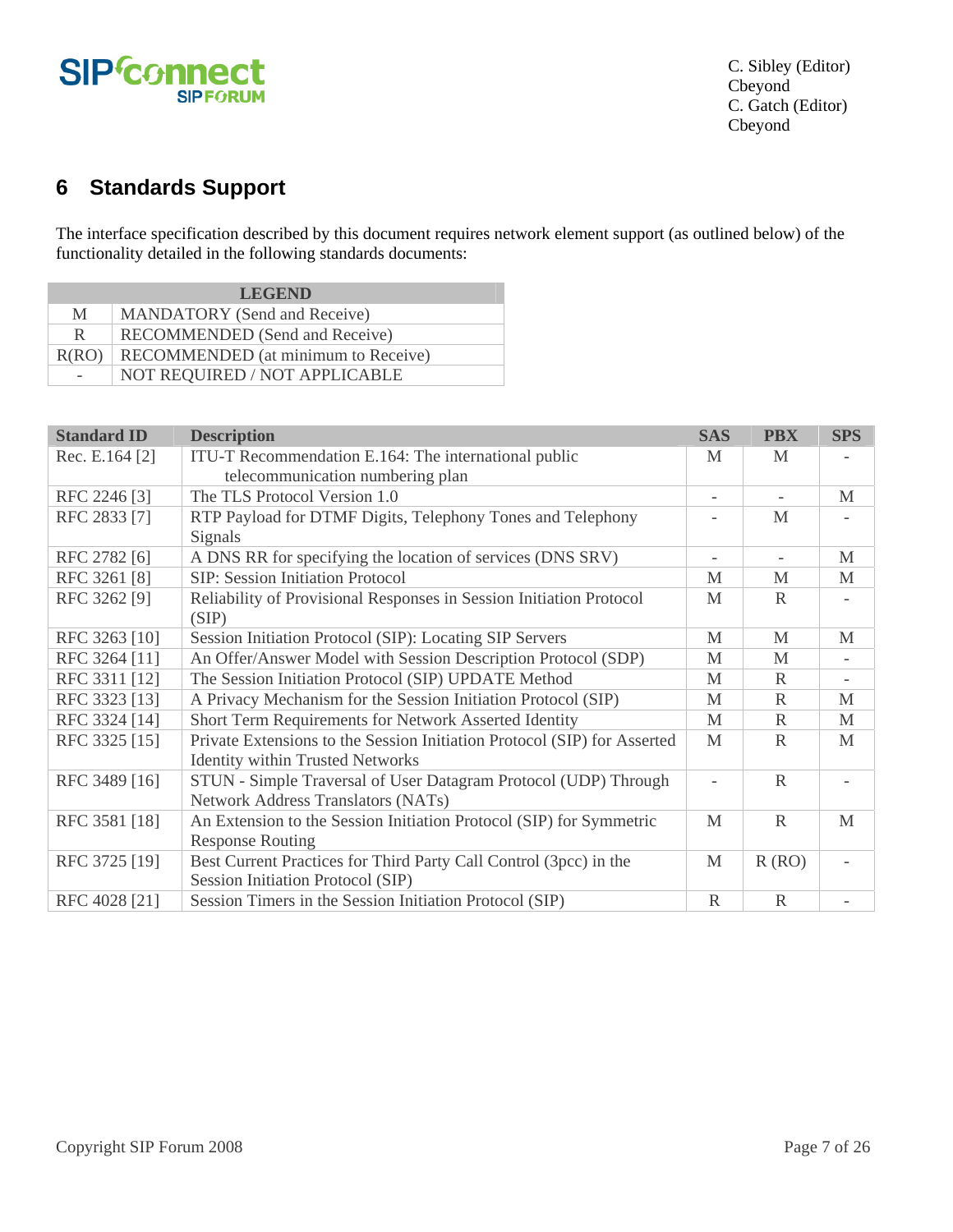<span id="page-7-0"></span>

# **7 Locating SIP Servers**

## *7.1 Enterprise Requirements*

The Enterprise **MUST** ensure the existence of a publicly-accessible DNS server that is authoritative for its domain (or a sub-domain delegated by the Service Provider for use by the Enterprise). This DNS server **SHOULD** support NAPTR resource records and **MUST** support SRV resource records.

Calls that are to be routed to the Service Provider's network for termination **MUST** be sent to the Enterprise SIP Proxy Server.

Enterprise SIP Proxy Servers **MUST** utilize DNS NAPTR and SRV queries as described in RFC 3263 [10] to determine the IP address, transport protocol, and port number of the SIP Proxy Server(s) associated with the Service Provider's domain name.

The PBX **MAY** register a contact address against one or more or more SIP URIs with the Service Provider's SIP Application Server. These URIs **MUST** be associated with the Service Provider's domain/realm.

#### *7.2 Service Provider Requirements*

The Service Provider **MUST** operate a publicly-accessible DNS server that is authoritative for its domain. This DNS server **SHOULD** support NAPTR resource records and **MUST** support SRV resource records.

Though not required, it is **RECOMMENDED** that Service Providers deploy redundant SIP Proxy Servers to service customer traffic. If redundant servers are deployed, the Service Provider **MUST** utilize the mechanism outlined in RFC 2782 [6] to return a prioritized list of contact information for the SIP Proxy Servers in DNS SRV resource records associated with the Service Provider's domain name.

Calls that are to be routed to the Enterprise's network for termination **MUST** be sent to the Service Provider's SIP Proxy Server.

Service Provider SIP Proxy Servers **MUST** utilize DNS NAPTR and SRV queries as described in RFC 3263 [10] to determine the IP address, transport protocol, and port number of the SIP Proxy Server(s) associated with the Enterprise network's domain name.

SIP Application Servers **MUST** be prepared to accept (but **MUST NOT** require) registrations for any valid URI that the Service Provider has assigned to an Enterprise. This interface specification does not define any specific action that is triggered by a successful registration; however one possible use of this information might be to update a DNS entry associated with the PBX in a DNS zone managed by the Service Provider.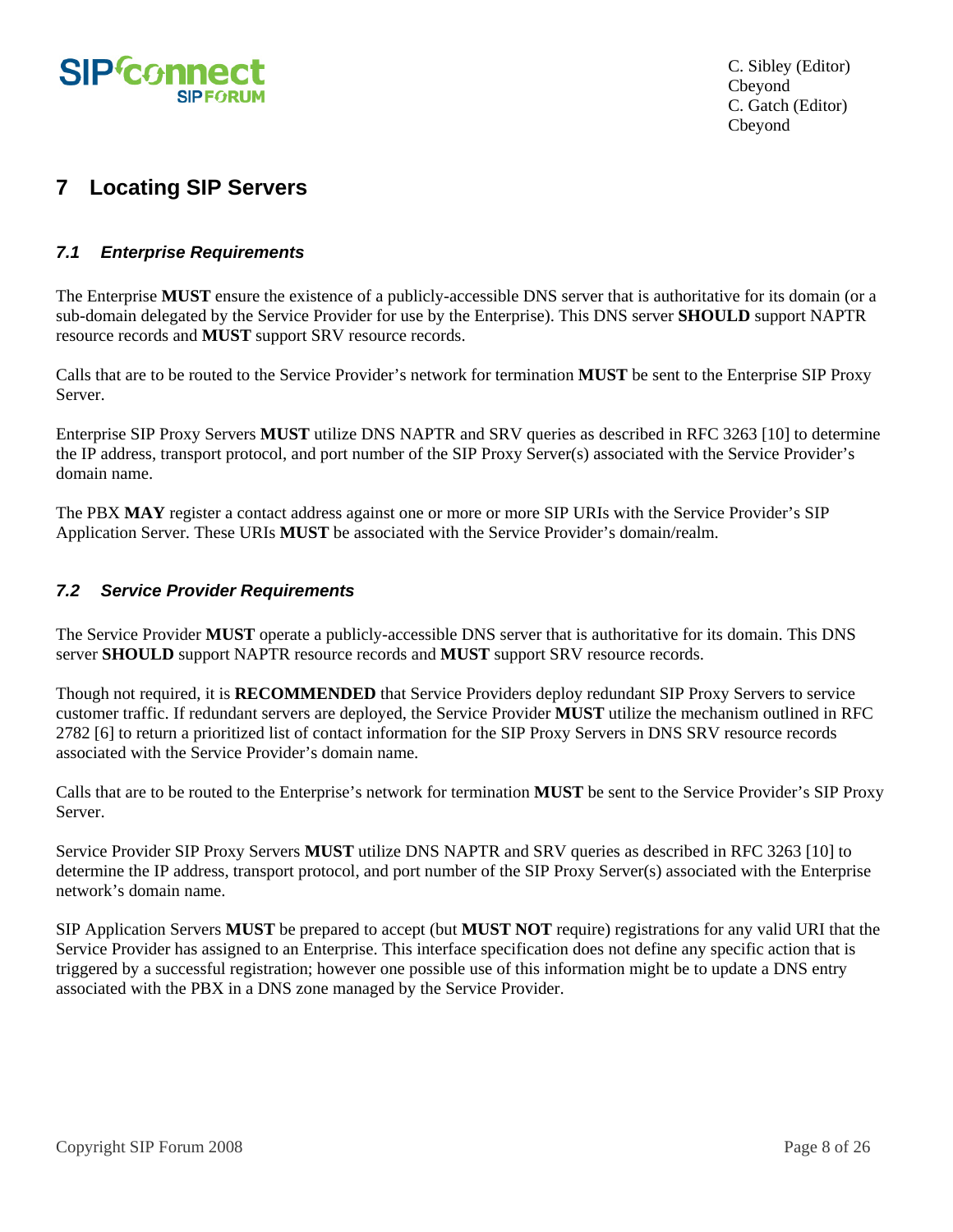<span id="page-8-0"></span>

# **8 Signaling Security**

SIP Proxy Servers **MUST** support Transport Layer Security (TLS) as described in RFCs 2246 [3] and 3261 [8].

All SIP signaling exchanged between the Service Provider and Enterprise SIP Proxy Servers **MUST** be secured using TLS.

The TLS connection **MUST** be able to be established by both the Service Provider's and Enterprise's SIP Proxy Server.

SIP Proxy Servers **MUST** utilize a verifiable digital certificate to secure the TLS session.

SIP Proxy Servers **MUST** use canonical hostnames in any 'Via:' and/or 'Route:' SIP header field that it inserts in the SIP message.

Certificates used to establish a TLS connection **MUST** be verified and **MAY** be validated. Verification steps include verifying that the certificate has not expired, that the issuing certification authority is one the SIP Proxy Server trusts, and finally that the subject of the certificate matches the host portion of the target URI. Validation steps include checking the status of the certificate as well as the status of all the certificates in the certificate chain using CRLs or other mechanisms such as OCSP.

Enterprise certificates that are not signed by a trusted third party certification authority (i.e. self-signed certificates) **MAY** be used if permitted by the Service Provider's local security policy. Service Provider certificates **SHOULD** be signed by a third party certification authority.

# **9 Firewall and NAT Traversal**

Any IP address contained within the headers and message bodies (e.g. SDP) of SIP messages exchanged between the Service Provider and Enterprise networks **MUST** be a publicly routable address.

This requirement implies that any "fix up" functions required for NAT traversal have already been performed either by the device originating the message (e.g. using STUN/TURN/ICE, static configuration, etc.) or by another network element (e.g. SIP-aware firewall, Session Border Controller, etc.) before the message is permitted to exit the Service Provider / Enterprise network edge.

SIP intermediaries **MUST NOT** modify IP addresses or port numbers in the body or Contact header of any message if any of the following are true:

- Any "application/sdp" body in the message contains any "a=candidate:" lines (indicating use of the ICE extension)
- All the "c=" lines in any "application/sdp" bodies contain only public IP addresses (indicating that another element has already ensured the addresses are correct).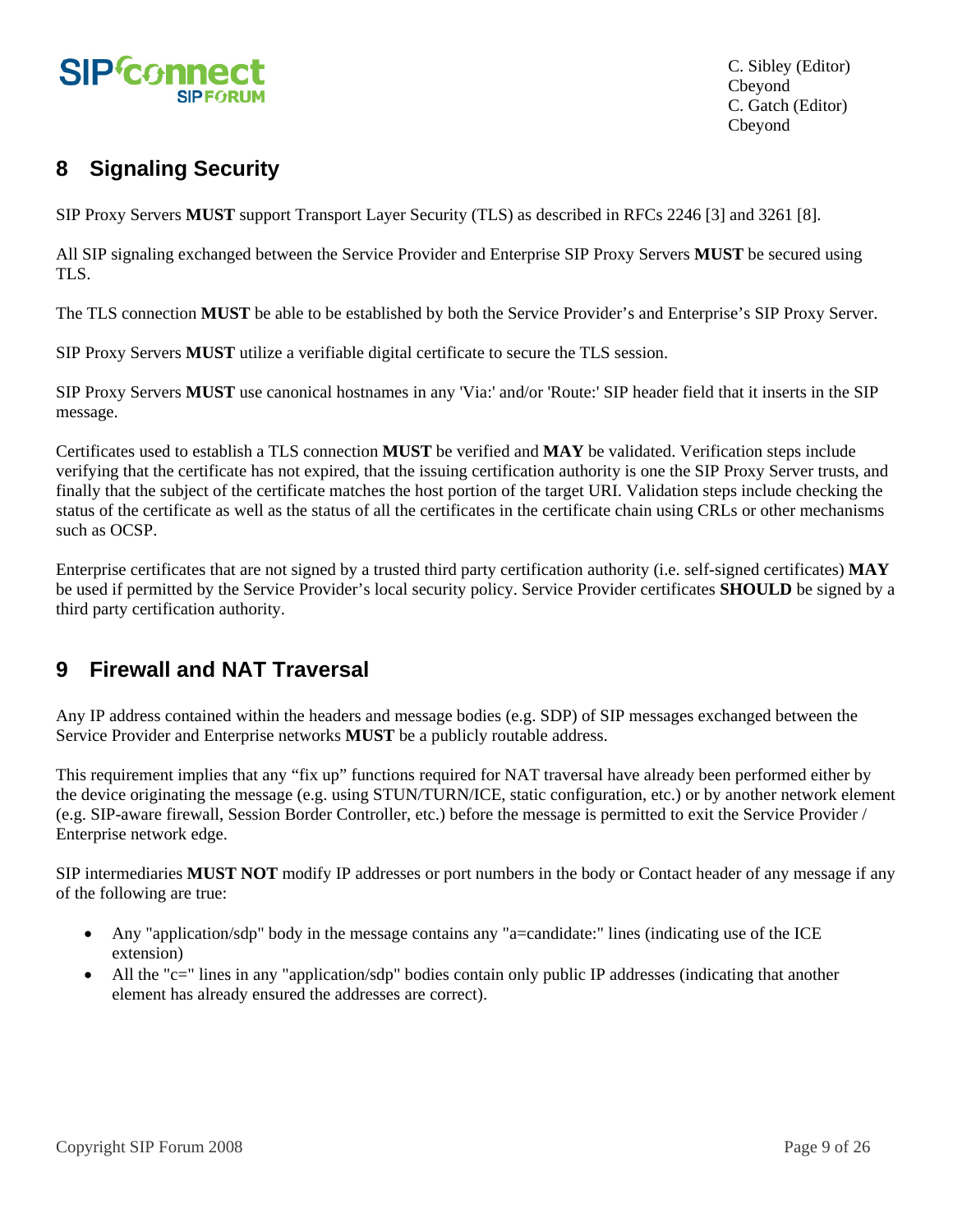<span id="page-9-0"></span>

# **10 Authentication and Accounting**

### *10.1 Authentication of the Enterprise by the Service Provider*

Authentication of the Enterprise by the Service Provider can be performed in one of two ways. PBX systems **MUST** implement Option 1 and **MAY** implement Option 2.

SIP Application Servers **MUST** support both Option 1 and Option 2 in order to ensure interoperability with all PBX systems.

#### **10.1.1 Option 1: Authentication using TLS Credentials**

The first method relies on authorization of the identity asserted by the Enterprise's verified certificate used to establish the TLS connection with the Service Provider's SIP Proxy Server.

This model requires that the Service Provider's SIP Proxy Server and SIP Application Server be capable of exchanging authorization, accounting, and usage information on a per-call basis in order to ensure complete billing traceability through the network. When this model is utilized, information identifying the Enterprise is extracted from the Enterprise's certificate (for example, domain name) by the SIP Proxy Server and conveyed to the "downstream" device as necessary. (It is out of the scope of this interface specification to specify the actual mechanism used to convey this information within the Service Provider's Network.)

#### **10.1.2 Option 2: Digest Access Authentication**

The second method of authenticating an Enterprise utilizes the digest authentication scheme as described in section 22.4 of RFC 3261 [8]. In this model the Service Provider assigns the Enterprise Network a username and password (referred to as a "Network Account" hereafter) that is valid within the Service Provider's domain (realm). It is important to note that if the digest authentication scheme is employed, it does not eliminate the requirement to utilize TLS between the Service Provider and Enterprise Network SIP Proxy Servers.

When this model is employed, the following rules must be observed:

- 1. When processing an INVITE request from an unauthenticated PBX, the SIP Application Server **MUST** challenge the message, only accepting authentication credentials that are valid within its realm.
- 2. When processing a REGISTER request from an unauthenticated PBX, the SIP Application Server **MUST**  challenge the message, only accepting authentication credentials that are valid within its realm.
- 3. When challenged by the SIP Application Server, the PBX **MUST** respond with authentication credentials that are valid within the Service Provider's realm (i.e. the network account username and password supplied by the Service Provider).
- 4. In order to avoid unnecessary challenges, the PBX **SHOULD** include its authentication credentials using the current nonce in each request sent to the SIP Application Server.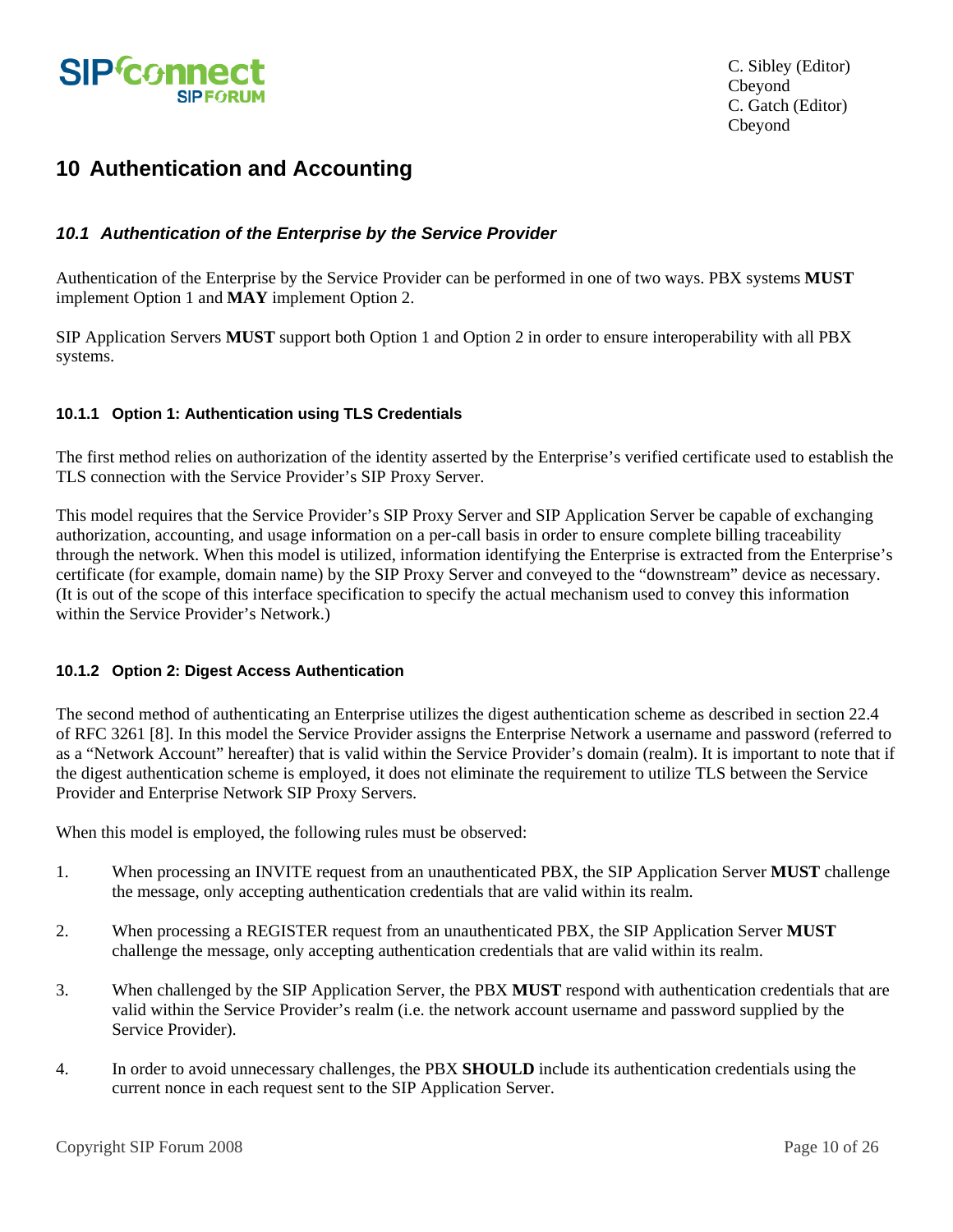<span id="page-10-0"></span>

### *10.2 Authentication of the Service Provider by the Enterprise*

Authentication of the Service Provider by the Enterprise is not explicitly required by this interface specification, however it is **RECOMMENDED**. If the Enterprise chooses to do so, it **MUST** be performed using the identity conveyed in the certificate used by the Service Provider's SIP Proxy Server to establish the TLS connection with the Enterprise Network's SIP Proxy Server.

# **11 Enterprise PSTN Identities**

This specification considers a single E.164 address equivalent to a single "PSTN identity." Accordingly, a PBX with 100 assigned telephone numbers would have 100 associated PSTN identities.

The PBX **MUST** choose which of its valid PSTN identities to use on a per-call basis. For example, on a call from a user without a dedicated telephone number (i.e. DID number) the PBX might choose to assert its "main" identity (e.g. the company's main business number), while a call from a user with a dedicated DID number would use the identity of that user's specific telephone number.

Obviously at some point a translation between an E.164 address on the PSTN and an Enterprise's SIP URI will need to be performed. This requirement implies that the SIP Application Server **MUST** maintain an E.164 address  $\leftrightarrow$  Enterprise domain mapping table that is used to perform routing decisions for calls received from the PSTN.

While not required by this interface specification, it is important to note that a SIP Application Server **MAY** support a more granular mapping scheme as well (e.g. E.164 address  $\leftrightarrow$  specific Enterprise URI). It should also be noted that this mapping function does not necessarily need to be collocated on or a function of the SIP Application Server; for example, an external ENUM database (RFC 3761 [20]) could perform this function.

# **12 Enterprise URI Formatting and Addressing Rules**

Any device that handles signaling **MUST** support addressing for closed (fixed length) and open (variable length) numbering plans.

## *12.1 'From:' Field*

This interface specification provides two methods of communicating the PBX's desired PSTN identity to the Service Provider's SIP Application Server.

PBX systems **MUST** implement Option 2 and **SHOULD** implement Option 1. Option 1 is the preferred method and **SHOULD** be utilized if the PBX supports it.

SIP Application Servers **MUST** support both Option 1 and Option 2 in order to ensure interoperability with all PBX systems.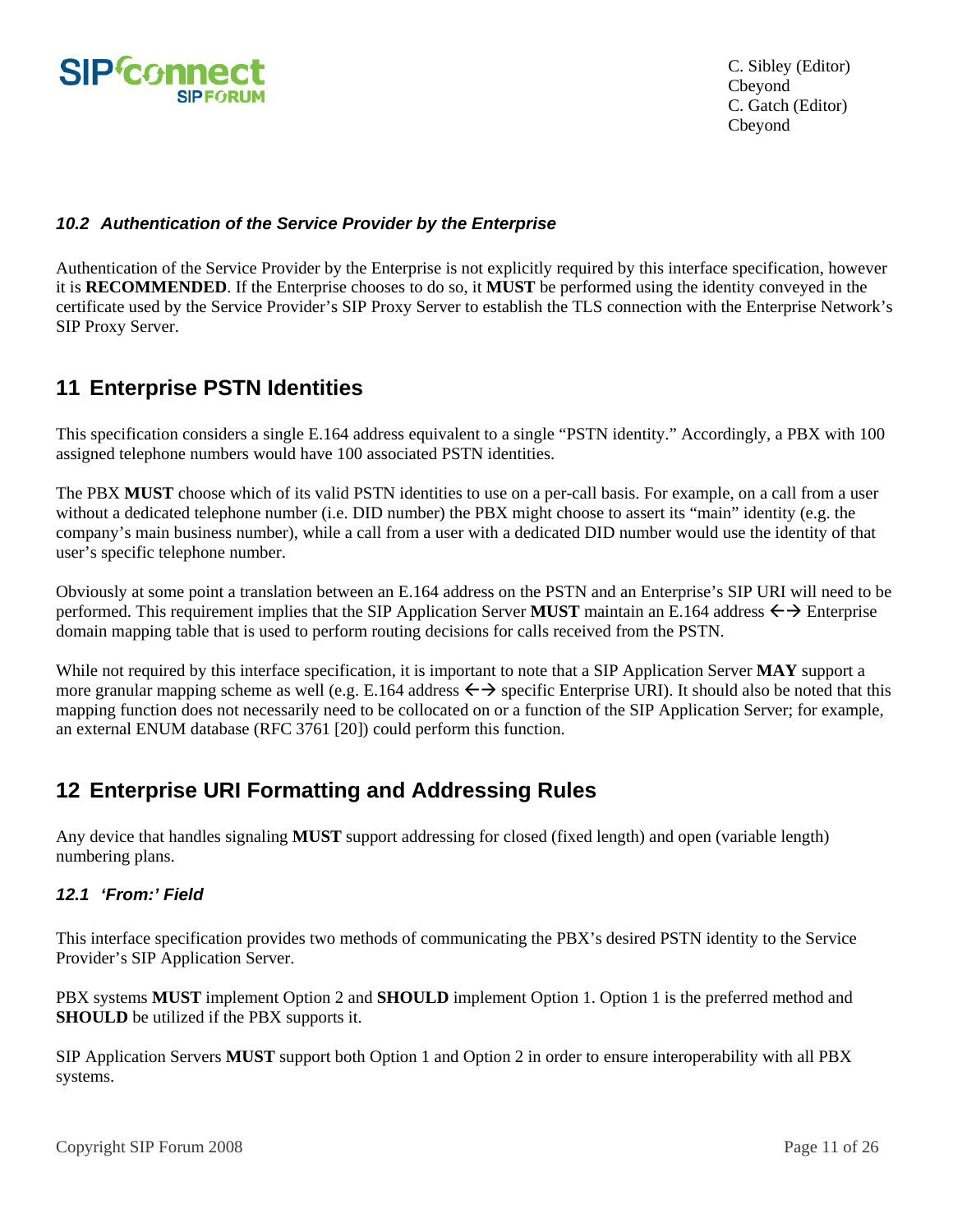

#### **12.1.1 Option 1: Utilizing the 'From:' and 'P-Asserted-Identity:' SIP Header Fields**

The first method for communicating PSTN identity information utilizes the 'From:' field in conjunction with the 'P-Asserted-Identity:' field as described in RFC 3325 [15]. This method allows the Enterprise to deliver a "public" and "private" PSTN identity to the Service Provider per call. The public identity represents the identity that the Enterprise wants to deliver to the PSTN for a given call. The private identity represents the identity that the Enterprise wants to deliver to the Service Provider for a given call.

When this method is used, the 'From:' field is populated with the Enterprise's desired public identity (e.g. the company or department's main business number) or an anonymous URI as described in RFC 3323 [13]. The caller's private identity information is provided to the Service Provider by utilizing the 'P-Asserted-Identity:' and 'Privacy:' SIP header fields as described in RFC 3325 [15]. It is important to note that SIP Application Servers **MUST ONLY** use any provided private identity information to provide services and/or features that the Enterprise has subscribed to for that identity.

For the purposes of this specification, the Enterprise SIP Proxy Server is considered part of the Service Provider's "Trust Domain", as defined in RFC 3325 [15]. When the SIP Application Server routes the call to any network element in the Service Provider's network that does not support RFC 3325 [15], it **MUST** consider the network element to be outside of its Trust Domain. Per RFC 3325 [15], this means that the SIP Application Server **MUST NOT** disclose or otherwise pass any information contained in the 'P-Asserted-Identity:' header field to that network element. In addition, the SIP Application Server **MUST** remove any 'P-Asserted-Identity:' SIP header fields and the SIP header field requesting privacy.

When this method is used, the PBX **MUST** format all INVITES sent to the Service Provider according to the following rules:

- 1. The PBX **MUST** populate the 'From:' field with the URI that is associated with its desired public PSTN identity or an anonymous URI in the form <anonymous@[domain name]>. The PBX **SHOULD** also provide any applicable display name information (e.g. "Acme Rockets Sales Department").
- 2. The PBX **MUST** include a SIP 'Privacy:' header field that requests "id" privacy as defined in RFC 3325 [15].
- 3. The PBX **MUST** populate the 'P-Asserted-Identity:' SIP header field with one of the options below (listed in order of preference):
	- a. The PBX caller's telephone number in ITU-T E.164 format [2] + Enterprise domain name and (optional) desired display name information.

For example:

 INVITE sip:+17705551211@serviceprovider.net;user=phone SIP/2.0 Via: SIP/2.0/UDP useragent.acmerockets.com:5060;branch=z9hG4bKl54j1 From: "Acme Rockets Sales" <sip:+16789901234@acmerockets.com;user=phone>;tag=1648468 To: <sip:+17705551211@serviceprovider.net;user=phone> Call-ID: 502848105829482738 CSeq: 1 INVITE Max-Forwards: 70 **Privacy: id P-Asserted-Identity: "John Doe" <sip:+16789902000@acmerockets.com;user=phone>**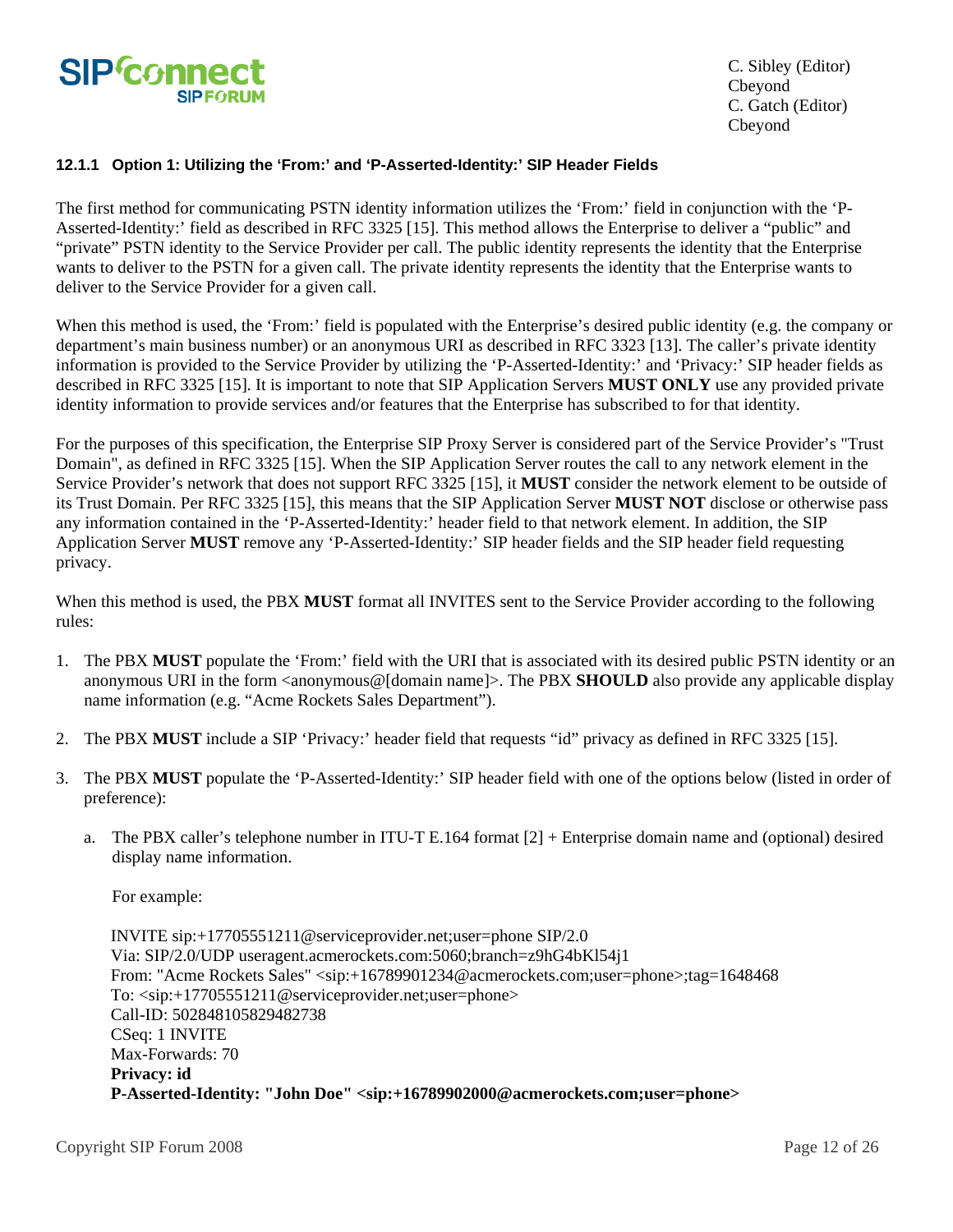

b. Other RFC-3261-compliant [8] URI format agreed upon by the Service Provider and customer.

For example:

 INVITE sip:+17705551211@serviceprovider.net;user=phone SIP/2.0 Via: SIP/2.0/UDP useragent.acmerockets.com:5060;branch=z9hG4bK9kj2b From: "Acme Rockets Sales" <sip:sales@acmerockets.com>;tag=0323873 To: <sip:+17705551211@serviceprovider.net;user=phone> Call-ID: 830284710729349284 CSeq: 1 INVITE Max-Forwards: 70 **Privacy: id P-Asserted-Identity: "John Doe" <sip:johndoe@acmerockets.com>**

#### **12.1.2 Option 2: Utilizing the 'From:' SIP Header Field only**

The second method for passing Enterprise PSTN identity information uses the 'From:' field described in RFC 3261 [8]. This method provides less overall flexibility due to the fact that it allows only one identity to be conveyed to the Service Provider on a given call. When this method is used, the single identity is used by the Service Provider as both the "public" and "private" PSTN identities for the call.

When using this method, the following requirements **MUST** be observed:

- 1. The 'From:' field **MUST** contain a SIP URI containing the PBX's desired PSTN identity for the PBX caller. In the event the PBX caller does not have its own PSTN identity, the main PSTN identity of the PBX **SHOULD** be used to populate the 'From:' field. If available, the PBX **SHOULD** also provide any applicable display name information (e.g. "John Doe", "Acme Rockets").
- 2. The format of the 'From:' field **MUST** be expressed as one of the following two options (listed in order of preference):
	- a. ITU-T E.164 format  $[2]$  + Enterprise domain name.

For example:

 INVITE sip:+17705551211@serviceprovider.net;user=phone SIP/2.0 Via: SIP/2.0/UDP useragent.acmerockets.com:5060;branch=z9hG4bK-a111 **From: "John Doe" <sip:+16789905555@acmerockets.com;user=phone>**;tag=9802748 To: <sip:+17705551211@serviceprovider.net;user=phone> Call-ID: 245780247857024504 CSeq: 1 INVITE Max-Forwards: 70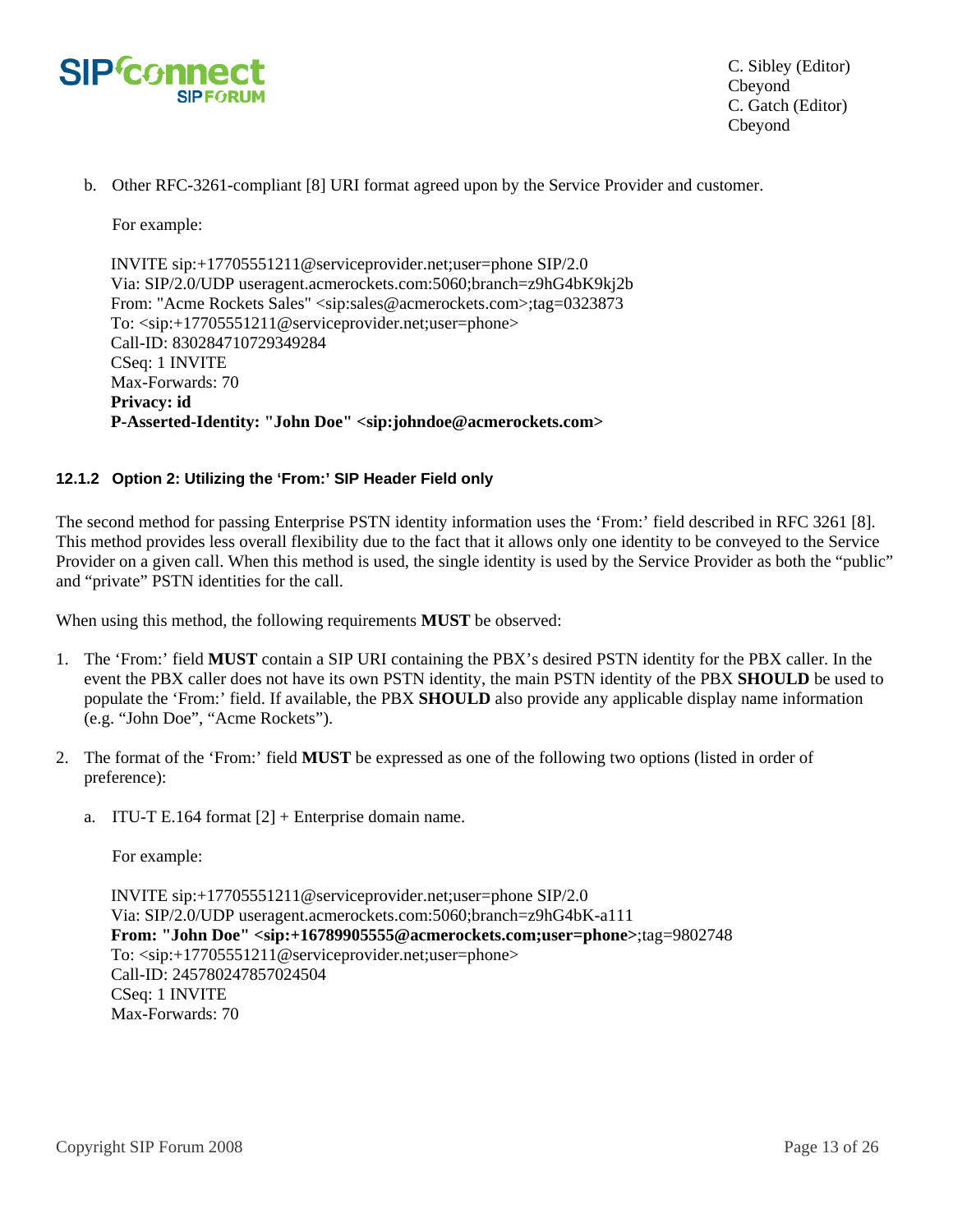<span id="page-13-0"></span>

b. Other RFC-3261-compliant [8] URI format agreed upon by the Service Provider and Enterprise.

For example:

 INVITE sip:+17705551211@serviceprovider.net;user=phone SIP/2.0 Via: SIP/2.0/UDP useragent.acmerockets.com:5060;branch=z9hG4bKk3s12 **From: "John Doe" <sip:johndoe@acmerockets.com>**;tag=9315428 To: <sip:+17705551211@serviceprovider.net;user=phone> Call-ID: 096398618493230967 CSeq: 1 INVITE Max-Forwards: 70

#### *12.2 'To:' Field – PSTN Destinations*

This interface specification provides two methods of communicating the PBX's destination (dialed) E.164 address to the Service Provider's SIP Application Server. PBX systems **MUST** implement at least one of these options. SIP Application Servers **MUST** support both methods in order to ensure interoperability with all PBX systems.

#### **12.2.1 Option 1: SIP URI**

*To: <sip:+[E.164 Address] @[Service Provider Domain Name];user=phone>* 

#### **12.2.2 Option 2: tel: URL**

*To: <tel:+[E.164 Address] >* 

#### *12.3 'To:' Field – Emergency Services Destinations*

While not explicitly required by this interface specification, it is **RECOMMENDED** that the Service Provider support the termination of emergency services calls for one or more fixed physical locations serviced by the Enterprise PBX. For each such physical location, the Enterprise and Service Provider **SHOULD** mutually agree upon an E.164 address that will be used when an emergency services call is made from that location. This E.164 address **SHOULD** be used for routing the call to the appropriate Public Safety Answering Point (PSAP) as well as for providing any required emergency location information to the PSAP.

The PBX **SHOULD** format the 'To:' field as follows when an emergency services call is made:

*To: <sip:[Country-specific emergency services address];phone-context=[Predetermined Geographic E.164 Address]@[Service Provider Domain Name] ;user=phone>* 

The country-specific emergency services address is defined as the dial string used in the country of origin to request emergency services. The phone-context parameter **SHOULD** contain a valid E.164 address previously agreed upon by the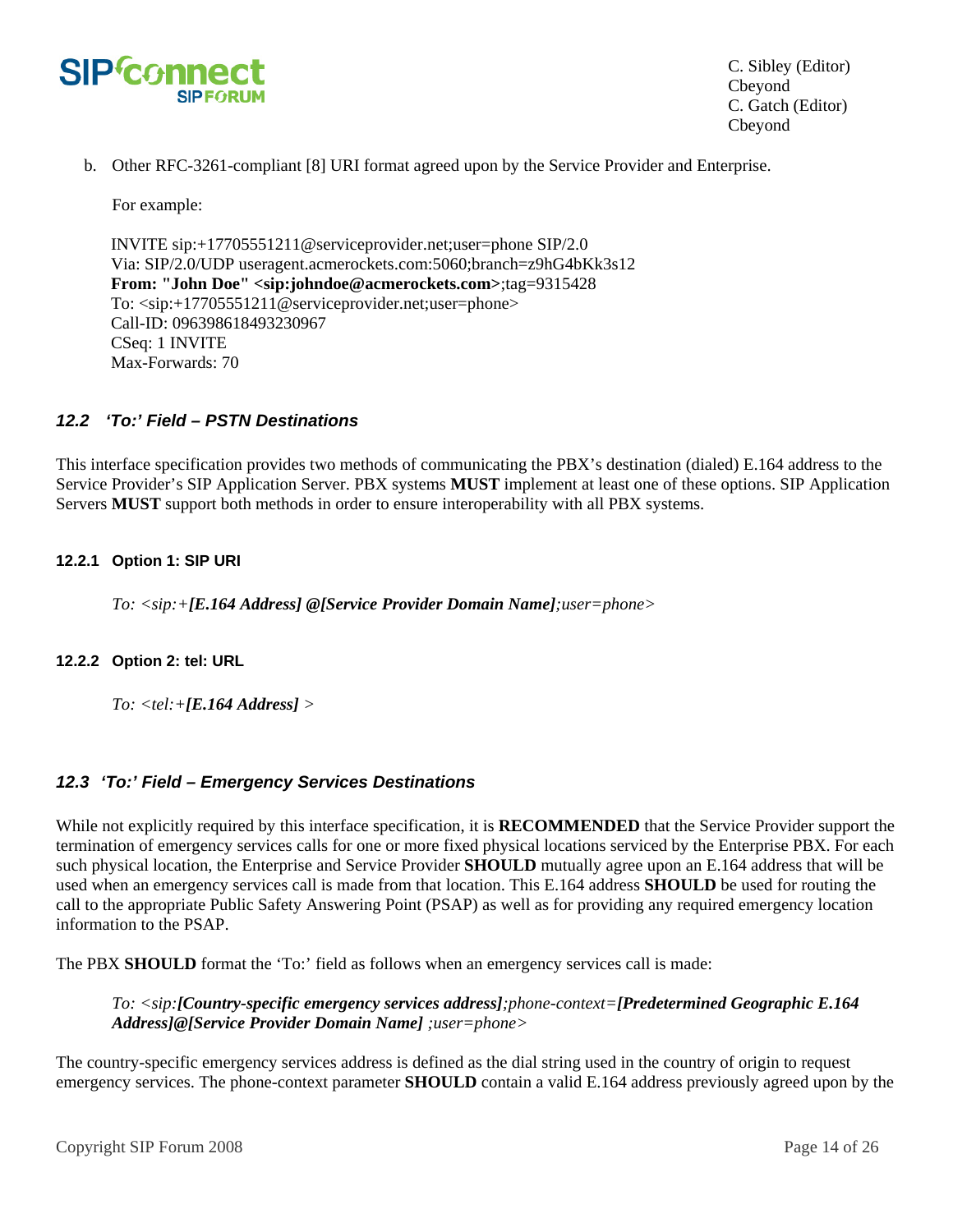<span id="page-14-0"></span>

Enterprise and Service Provider to represent the physical location from which the call originated. The Service Provider **SHOULD** ensure that valid location information for this E.164 address is provisioned in the ALI database.

For example, an emergency services call originating in the United States with a Geographic E.164 address of +16789901234 would be formatted as follows:

*To: <sip:911;phone-context=+16789901234@serviceprovider.net;user=phone>* 

It is important to note that this interface specification defines no particular behavior that should be taken by the Service Provider in the event a valid E.164 address is not supplied. Accordingly, the Enterprise **SHOULD** ensure that no emergency services calls are sent to the Service Provider without a valid geographic E.164 address.

### *12.4 'To:' Field -- Other Destinations*

While this interface specification defines no particular call handling behavior for URI formats other than those described above, the SIP Proxy Server and SIP Application Server **SHOULD** support any URI format that conforms to RFC 3261[8].

### *12.5 Request-URI*

The initial Request-URI of any SIP message generated by an IP PBX system **MUST** adhere to the same formatting rules as that of the 'To:' field described in sections 12.2, 12.3, and 12.4 above.

## **13 Service Provider URI Formatting and Addressing Rules**

#### *13.1 'From:' Field*

If the PSTN caller has supplied their E.164 address and did not request calling number privacy, SIP Application Servers **MUST** populate the 'From:' field with the E.164 address of the PSTN caller + Service Provider domain name as shown below. If any display name information is available and has not been restricted for delivery, it **SHOULD** also be provided.

*From: "Acme Rockets" <sip:+15616261234@serviceprovider.net;user=phone>;tag=5320917*

If the PSTN caller has not supplied their E.164 address or has requested calling number privacy, the following anonymous URI **MUST** be populated in the 'From:' field:

*From: "Anonymous" <anonymous@[domain name]> ;tag=0728361*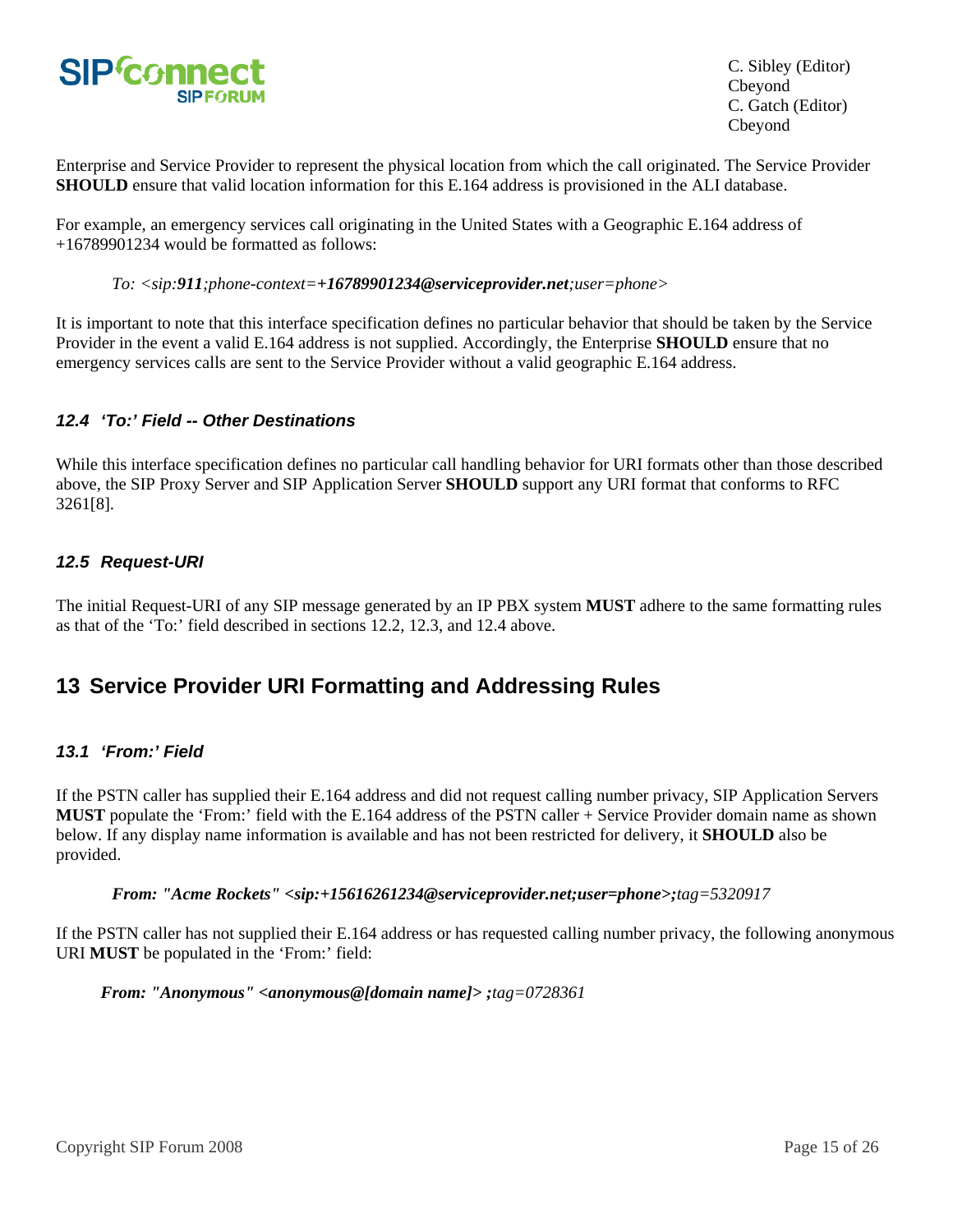<span id="page-15-0"></span>

## *13.2 'To:' Field*

The SIP Application Server **MUST** populate the 'To:' field with the Enterprise PSTN identity associated with the dialed E.164 address + Enterprise domain name as shown below:

#### *To: <sip:+16789901234@acmerockets.com;user=phone>*

#### *13.3 Request-URI*

The initial Request-URI of any SIP message generated by a SIP Application Server **MUST** adhere to the same formatting rules as that of the 'To:' field described in section 13.2 above.

## **14 Quality of Service Considerations**

IP Packets containing SIP signaling messages or RTP voice samples **MUST** be marked with a predefined value in the packet header before being sent to the peer's network. This provides the Service Provider and Enterprise with a standard mechanism for identifying and prioritizing voice-related packets at the edge and in the core of their packet networks.

In order to accomplish this goal, the interface specification outlined by this document requires the use of the Differentiated Services Field as specified in RFC 2474 [5]. The following IP packet marking values are **RECOMMENDED** for use between the Enterprise and Service Provider network edges.

| <b>Packet Type</b>           | <b>DiffServ PHB</b> | <b>DSCP Value</b> | <b>Binary Equivalent Value</b> |
|------------------------------|---------------------|-------------------|--------------------------------|
| <b>SIP Signaling Message</b> | CS5                 | 40                | $Binary = 101000$              |
| RTP Media                    | FF                  | 46                | $Binary = 101110$              |

## **15 Media Attributes and Minimum Requirements**

#### *15.1 Media Capability Negotiation*

Any device that originates and/or terminates RTP traffic **MUST** utilize the Session Description Protocol (SDP) as described in RFC 2327 [4] in conjunction with the offer/answer model described in RFC 3264 [11] to exchange session information (IP address, port number, media type, send/receive mode, codec, DTMF mode, etc).

Any device that originates and/or terminates RTP traffic **MUST** include an attribute specifying the device's desired directionality (i.e. a=inactive/sendonly/recvonly/sendrecv) as described in RFC 3264 [11] for all media streams listed in an SDP offer or answer that is generated by the device.

Any device that originates and/or terminates RTP traffic **MUST** support the ability to receive SDP session descriptions that have the 'c=' field set to all zeros  $(0.0.0.0)$ .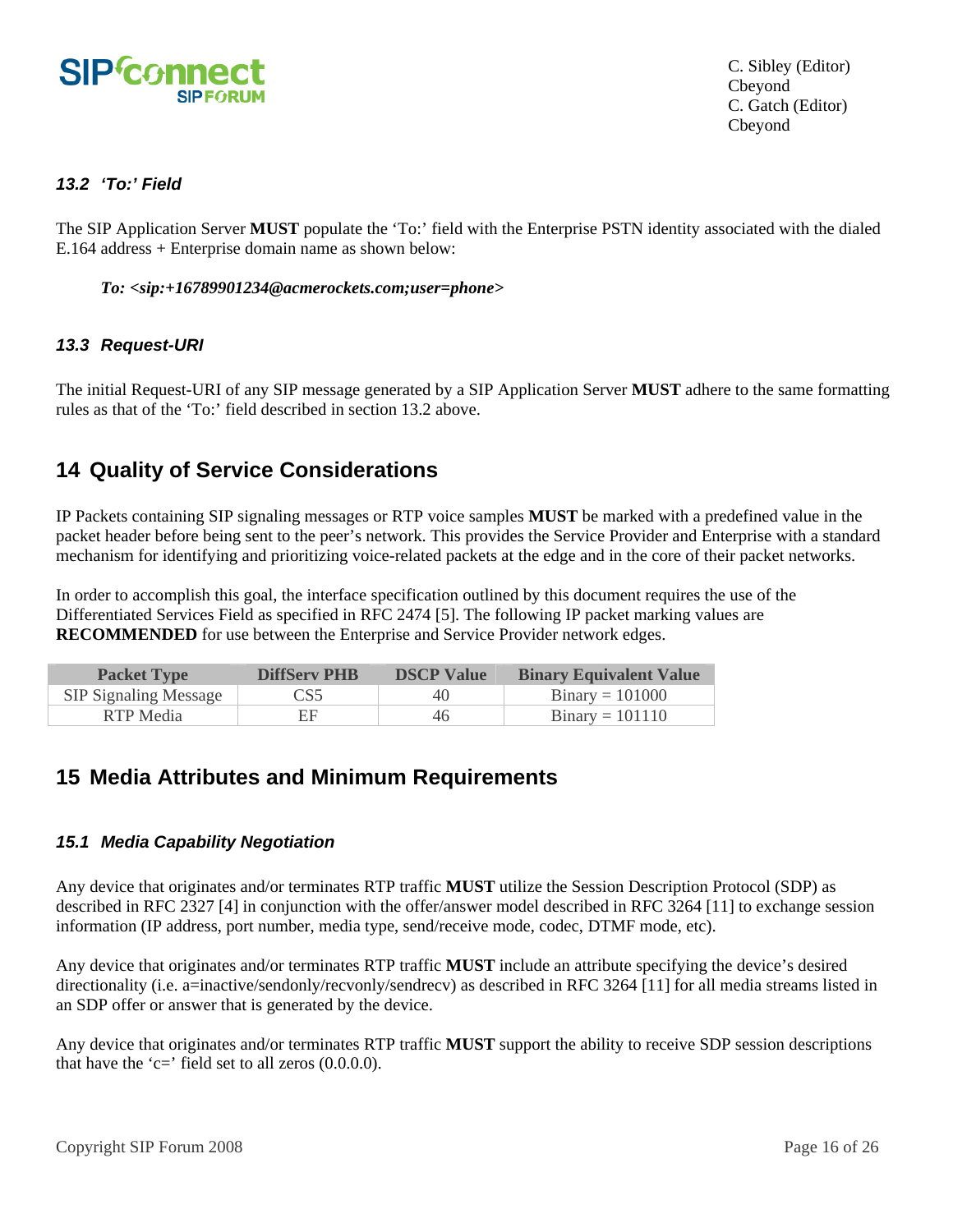<span id="page-16-0"></span>

## *15.2 Codec Support and Media Transport*

Voice samples **MUST** be transported using the real-time transport protocol (RTP) as described in RFC 3550 [17].

Any device that originates and/or terminates RTP traffic over UDP **MUST** use the same UDP port for sending and receiving session media (i.e. symmetric RTP.)

Any device that originates and/or terminates RTP traffic **SHOULD** be capable of processing RTP packets with different packetization rate than the one used for sending.

Any device that originates and/or terminates voice traffic **MUST** minimally support the ITU-T G.711 u-Law and G.711 A-Law PCM codecs with a packetization rate of 20 ms.

Any device that originates and/or terminates voice traffic **MUST** support the ability to convert between G.711 A-Law to G.711 u-Law (by the u-Law end).

Voice Activity Detection (VAD) and any other techniques that require mutual modification (e.g. comfort noise generation) of media content **SHOULD** be avoided where possible.

#### *15.3 Transport of DTMF Tones*

Trunking Gateways **MUST** support the ability to transport DTMF tones in-band when using the G.711 codec. Trunking Gateways **MUST** also support the ability to transport DTMF tones using the RTP telephone-event payload format as described in RFC 2833 [7] when using any codec.

Any Enterprise device that originates and/or terminates voice traffic **MUST** support at least one of the above two methods for transporting DTMF tones (with RFC 2833 [7] DTMF Relay being the preferred method).

### *15.4 Echo Cancellation*

Any device that originates and/or terminates voice traffic **MUST** provide ITU-T G.168 compliant echo cancellation.

Any device that supports fax and/or modem transmissions **MUST** recognize in-band 2100 Hz tones (+/- 15 Hz) in conjunction with phase reversals at 450 ms intervals (+/- 25 ms). Upon detection of this tone, echo cancellation **MUST** be disabled and remain disabled for the duration of the call or until one of the following events occurs:

- 1. No single-frequency sinusoid is present as defined in Section 7 of G.168.
- 2. The end of the call is detected.
- 3. The end of data transmission is detected by the lack of modem or fax tones on the channel.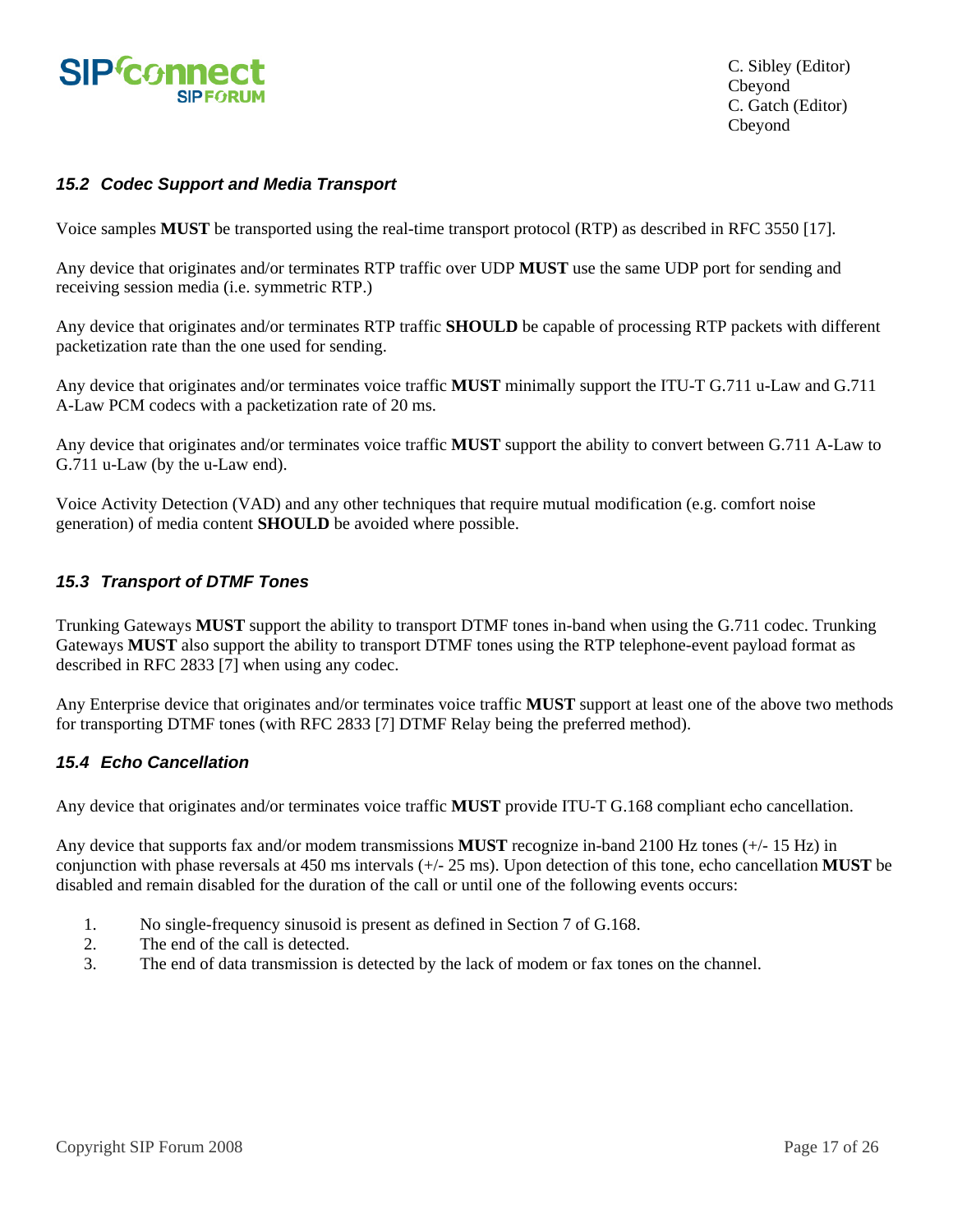<span id="page-17-0"></span>

### *15.5 Fax and Modem Calls*

When performing in-band transport of fax or modem calls, any device that supports fax and/or modem transmissions **MUST** upon recognition of a 2100 Hz tone (+/- 15 Hz) tone:

- 1. Switch the active codec in use on the call to G.711 (if a codec other than G.711 was previously in use).
- 2. Disable the high pass filter.
- 3. Disable voice activity detection (VAD) and comfort noise generation (CNG).
- 4. Switch from any adaptive/dynamic jitter buffer in use to a fixed-length jitter buffer. (A **RECOMMENDED** depth of 200-ms is suggested when switching to a fixed-length jitter buffer.)

Renegotiation of the session media attributes **MUST** be performed using the SIP reINVITE request as described in RFC 3261 [8] or the SIP UPDATE request as described in RFC 3311 [12].

Superior performance of fax transmissions over packet networks can be achieved by utilizing the ITU-T T.38 [22] fax relay specification (as opposed to in-band transport). In-band fax transmissions are especially problematic over packet networks, especially for calls that traverse the public Internet or other network that doesn't offer adequate QOS. Accordingly, it is **RECOMMENDED** that Enterprise devices utilize T.38 fax relay when possible.

Trunking Gateways **MUST** support the ITU-T T.38 [22] specification and Enterprise devices **SHOULD** support the specification. It is important to note that steps 1-4 outlined above for in-band transport of fax/modem calls do not apply, to fax calls only, for implementations utilizing T.38 fax relay.

## **16 PSTN Interactions**

#### *16.1 Call Progress Tones*

PBX systems **MUST** locally generate call progress tones in response to the following subset of standard SIP response codes. Selection of the particular tone is left to the equipment manufacturer's discretion.

| <b>SIP Response Code</b>    |
|-----------------------------|
| 180 Ringing                 |
| 400 Bad Request             |
| 403 Forbidden               |
| 404 Not Found               |
| 408 Request Timeout         |
| 480 Temporarily Unavailable |
| 482 Loop Detected           |
| 483 Too Many Hops           |
| 486 Busy Here               |
| 500 Server Internal Error   |
| 503 Service Unavailable     |
| 504 Server Time-out         |
| 600 Busy Everywhere         |
| 604 Does Not Exist Anywhere |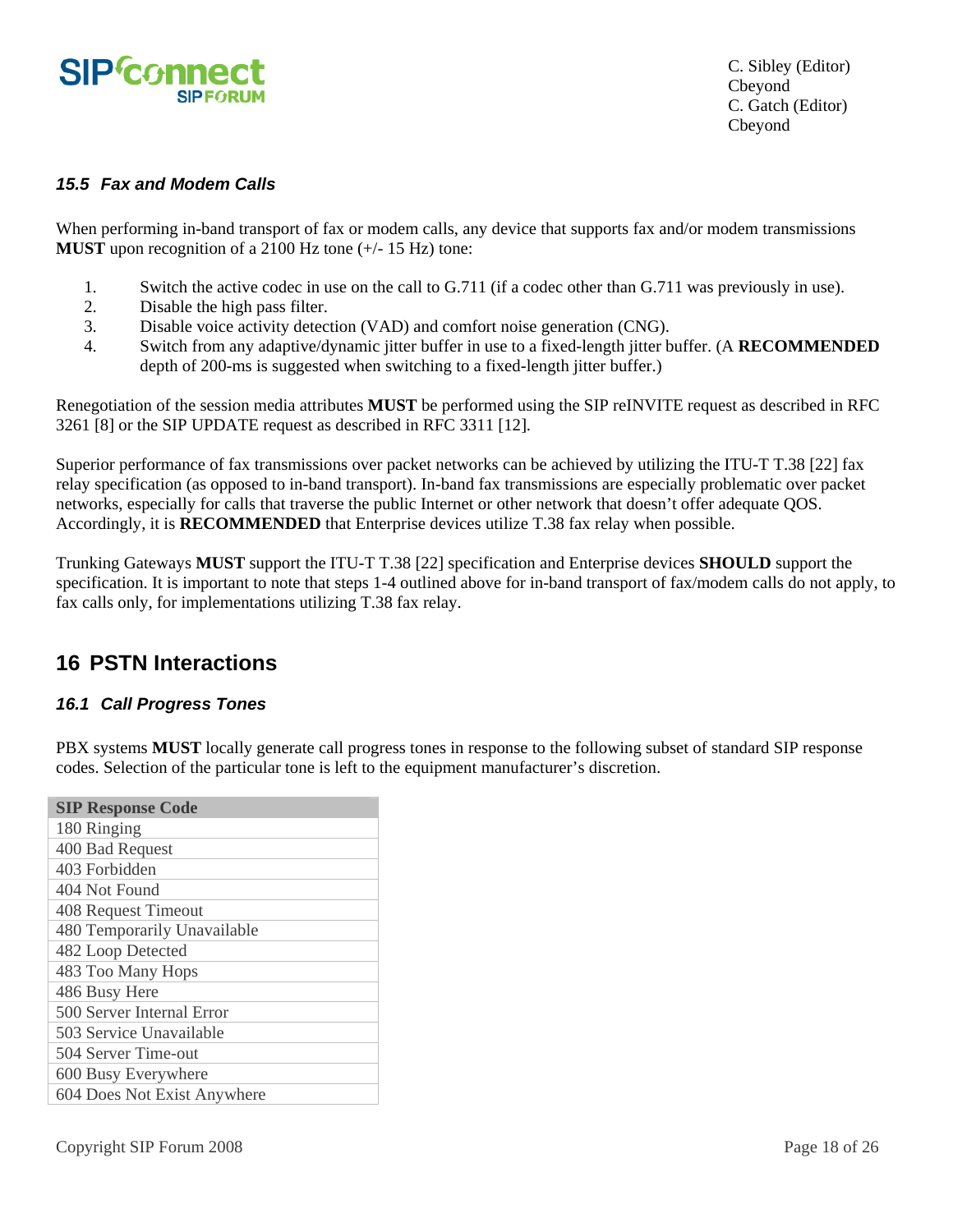<span id="page-18-0"></span>

In addition to the response codes outlined above, PBX systems **SHOULD** generate some form of call progress tone for the remaining set of standard SIP response codes (where a call progress tone is applicable). Selection of the particular tone is left to the equipment manufacturer's discretion.

## *16.2 Early Media*

In order to support delivery of in-band announcements and call progress tones, upon receipt of SDP information in any '183 Session Progress', '200 OK', or '202 Accepted' message the PBX **MUST** immediately disable any locally generated call progress tones and cut-through the early media to the end-user as described in RFC 3261 [8].

After sending an SDP offer, the IP PBX **MUST** be prepared to receive media on all offered "recvonly" or "sendrecv" transport protocol / transport port / codec (media stream) combinations. Upon receipt of media on any such media stream, the PBX **MUST** immediately disable any locally generated call progress tones and cut-through the early media to the enduser as described in RFC 3261 [8].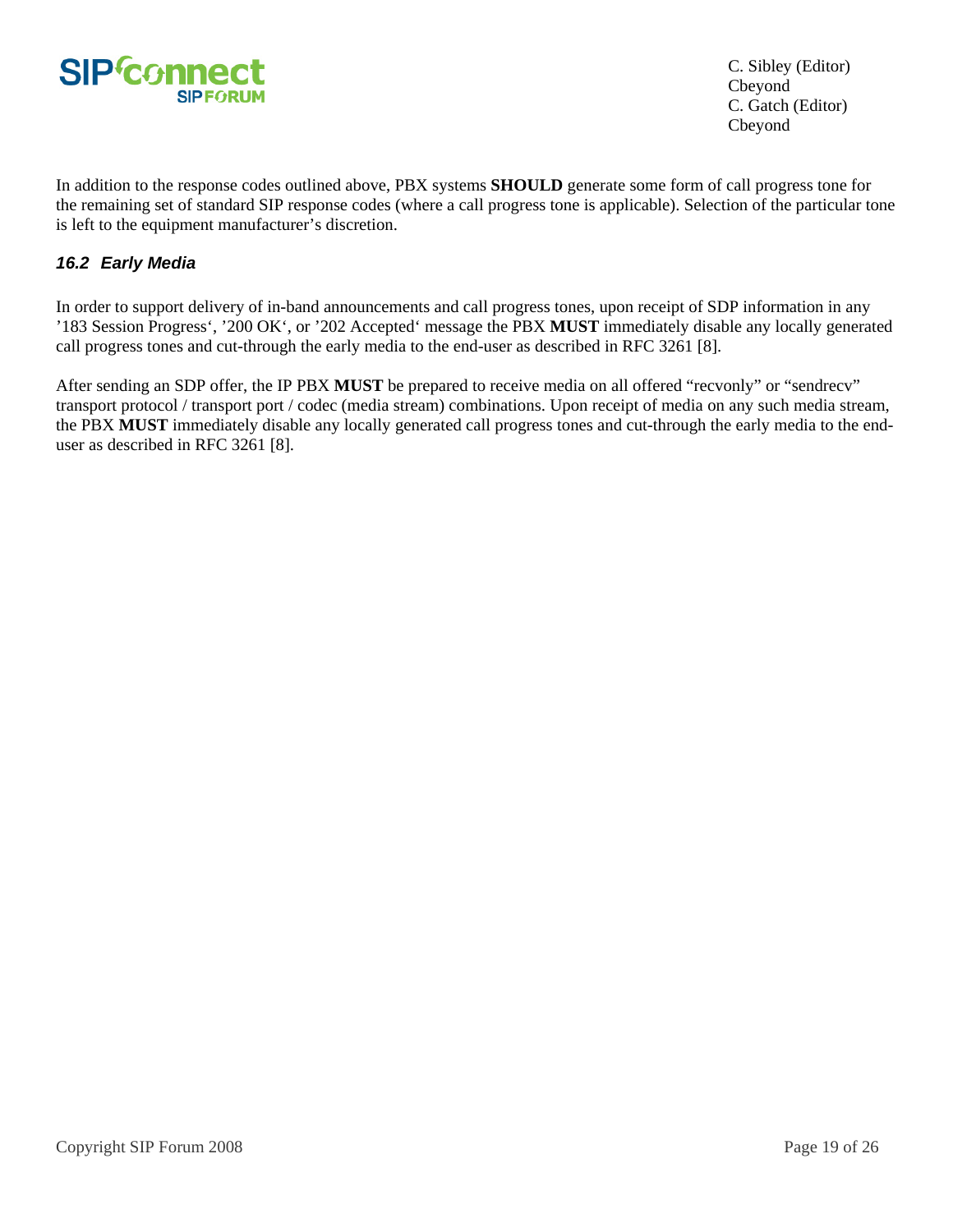<span id="page-19-0"></span>

## **17 References**

[1] Bradner, S., "Key words for use in RFCs to Indicate Requirement Levels", BCP 14, RFC 2119, March 1997.

[2] International Telecommunications Union, "Recommendation E.164: The international public telecommunication numbering plan", May 1997, <http://www.itu.int>.

[3] T. Dierks, C. Allen, "The TLS Protocol Version 1.0", RFC 2246, January 1999.

[4] M. Handley, V. Jacobson, "SDP: Session Description Protocol", RFC 2327, April 1998.

[5] K. Nichols, S. Blake, F. Baker, D. Black, "Definition of the Differentiated Services Field (DS Field) in the IPv4 and IPv6 Headers", RFC 2474, December 1998.

[6] A. Gulbrandsen, P. Vixie, L. Esibov, "A DNS RR for specifying the location of services (DNS SRV)", RFC 2782, February 2000.

[7] H. Schulzrinne, S. Petrack, "RTP Payload for DTMF Digits, Telephony Tones and Telephony Signals", RFC 2833, May 2000.

[8] Rosenberg, J., Schulzrinne, H., Camarillo, G., Johnston, A., Peterson, J., Sparks, R., Handley, M., and E. Schooler, "SIP: Session Initiation Protocol", RFC 3261, June 2002.

[9] J. Rosenberg, H. Schulzrinne, "Reliability of Provisional Responses in Session Initiation Protocol (SIP), RFC 3262, June 2002.

[10] J. Rosenberg, H. Schulzrinne, "Session Initiation Protocol (SIP): Locating SIP Servers", RFC 3263, June 2002.

[11] J. Rosenberg, H. Schulzrinne, "An Offer/Answer Model with Session Description Protocol (SDP)", RFC 3264, June 2002.

[12] J. Rosenberg, "The Session Initiation Protocol (SIP) UPDATE Method", RFC 3311, October 2002.

[13] J. Peterson, "A Privacy Mechanism for the Session Initiation Protocol (SIP)", RFC 3323, November 2002.

[14] M. Watson, "Short Term Requirements for Network Asserted Identity", RFC 3324, November 2002.

[15] C. Jennings, J. Peterson, M. Watson, "Private Extensions to the Session Initiation Protocol (SIP) for Asserted Identity within Trusted Networks", RFC 3325, November 2002.

[16] J. Rosenberg, J. Weinberger, C. Huitema, R. Mahy, "STUN - Simple Traversal of User Datagram Protocol (UDP) Through Network Address Translators (NATs)", RFC 3489, March 2003.

[17] H. Schulzrinne, S. Casner, R. Frederick, V. Jacobson, "RTP: A Transport Protocol for Real-Time Applications", RFC 3550, July 2003.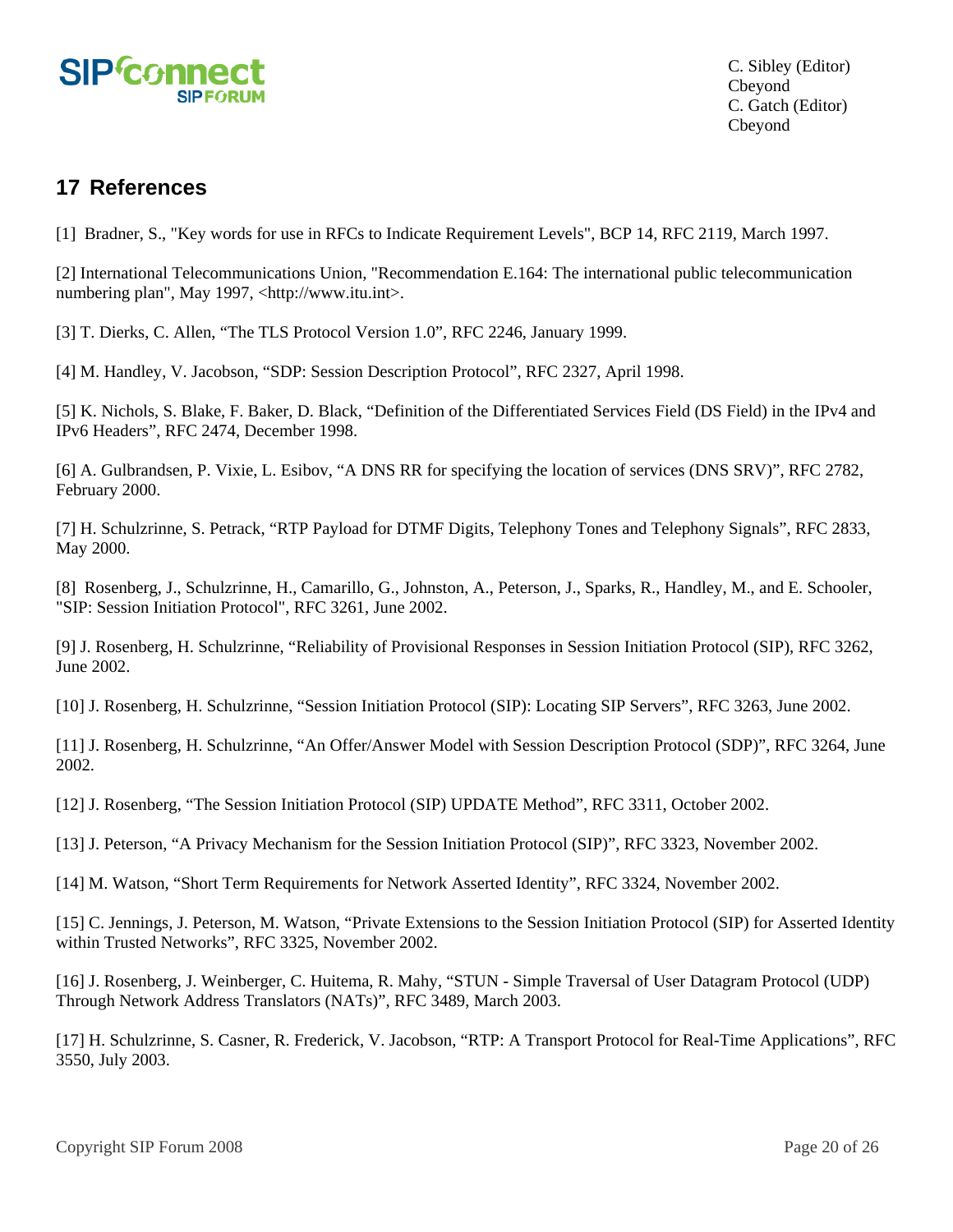

[18] J. Rosenberg, H. Schulzrinne, "An Extension to the Session Initiation Protocol (SIP) for Symmetric Response Routing", RFC 3581, August 2003.

[19] J. Rosenberg, J. Peterson, H. Schulzrinne, G. Camarillo, "Best Current Practices for Third Party Call Control (3pcc) in the Session Initiation Protocol (SIP)", RFC 3725, April 2004.

[20] P. Faltstrom, M. Mealling, "The E.164 to Uniform Resource Identifiers (URI) Dynamic Delegation Discovery System (DDDS) Application (ENUM)", RFC 3761, April 2004.

[21] S. Donovan, J. Rosenberg, "Session Timers in the Session Initiation Protocol (SIP)", RFC 4028, April 2005.

[22] International Telecommunications Union, "Recommendation T.38: Procedures for real-time Group 3 facsimile communication over IP networks ", September 2005, <http://www.itu.int>.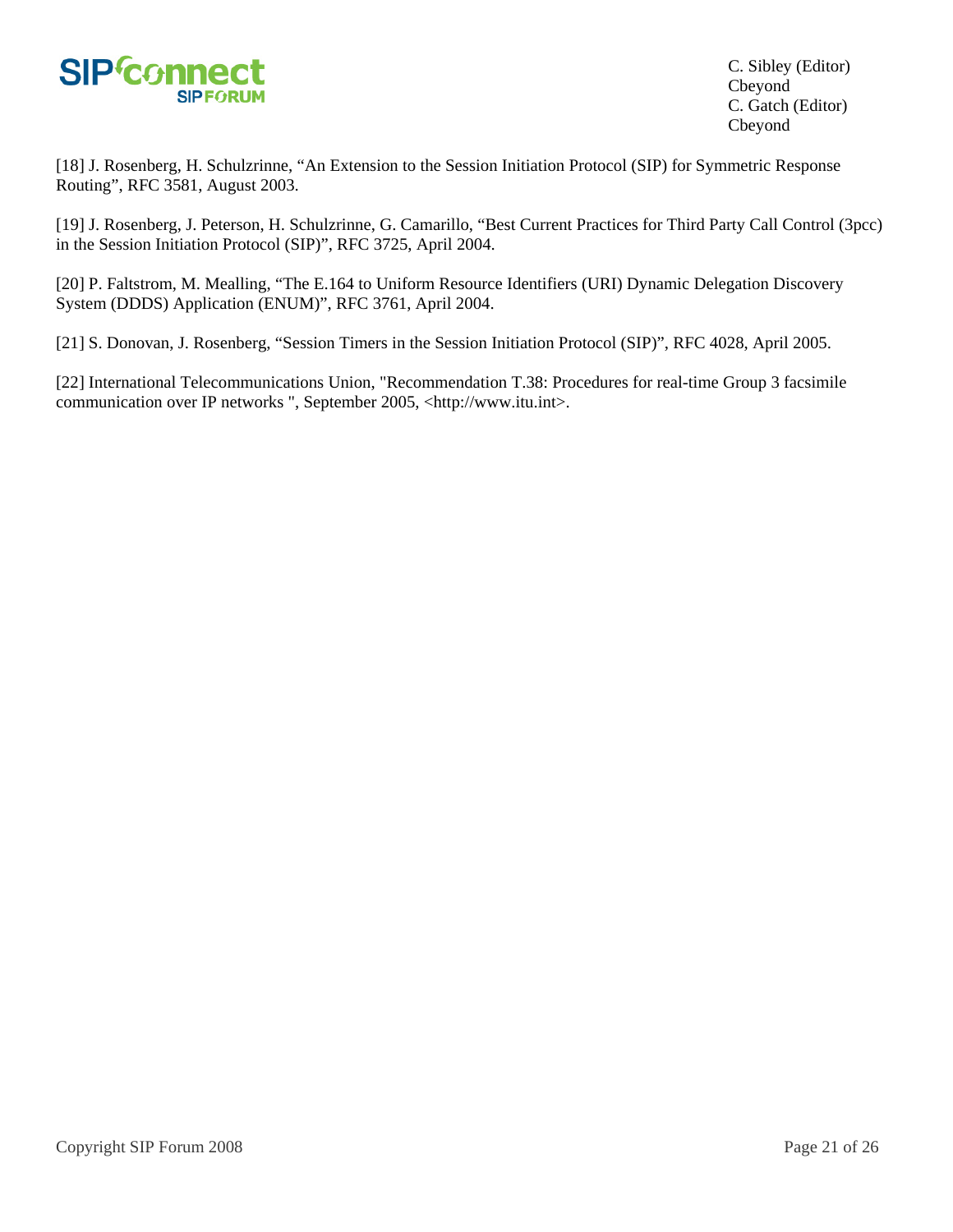<span id="page-21-0"></span>

## **18 Changes**

.

In Section 12.1.1, 2nd paragraph, "or an anonymous URI as described in RFC 3261 [8]." was replaced with "or an anonymous URI as described in RFC 3323 [13]

In Section 12.1.1 "The PBX MUST populate the 'From:' field with the URI that is associated with its desired public PSTN identity or an anonymous URI. The PBX SHOULD also provide any applicable display name information (e.g. "Acme Rockets Sales Department")." was replaced with "The PBX MUST populate the 'From:' field with the URI that is associated with its desired public PSTN identity or an anonymous URI in the form <anonymous@[domain name]>. The PBX SHOULD also provide any applicable display name information (e.g. "Acme Rockets Sales Department")."

In Section 13.1 "If the PSTN caller has not supplied their E.164 address or has requested calling number privacy, one of the following two anonymous URIs MUST be populated in the 'From:' field:

From: "Anonymous" <sip:anonymous@anonymous.invalid>;tag=0728361

From: "Anonymous" <anonymous@[domain name]> ;tag=0728361"

was replaced with "If the PSTN caller has not supplied their E.164 address or has requested calling number privacy, the following anonymous URI MUST be populated in the 'From:' field:

From: "Anonymous" <anonymous@[domain name]> ;tag=0728361"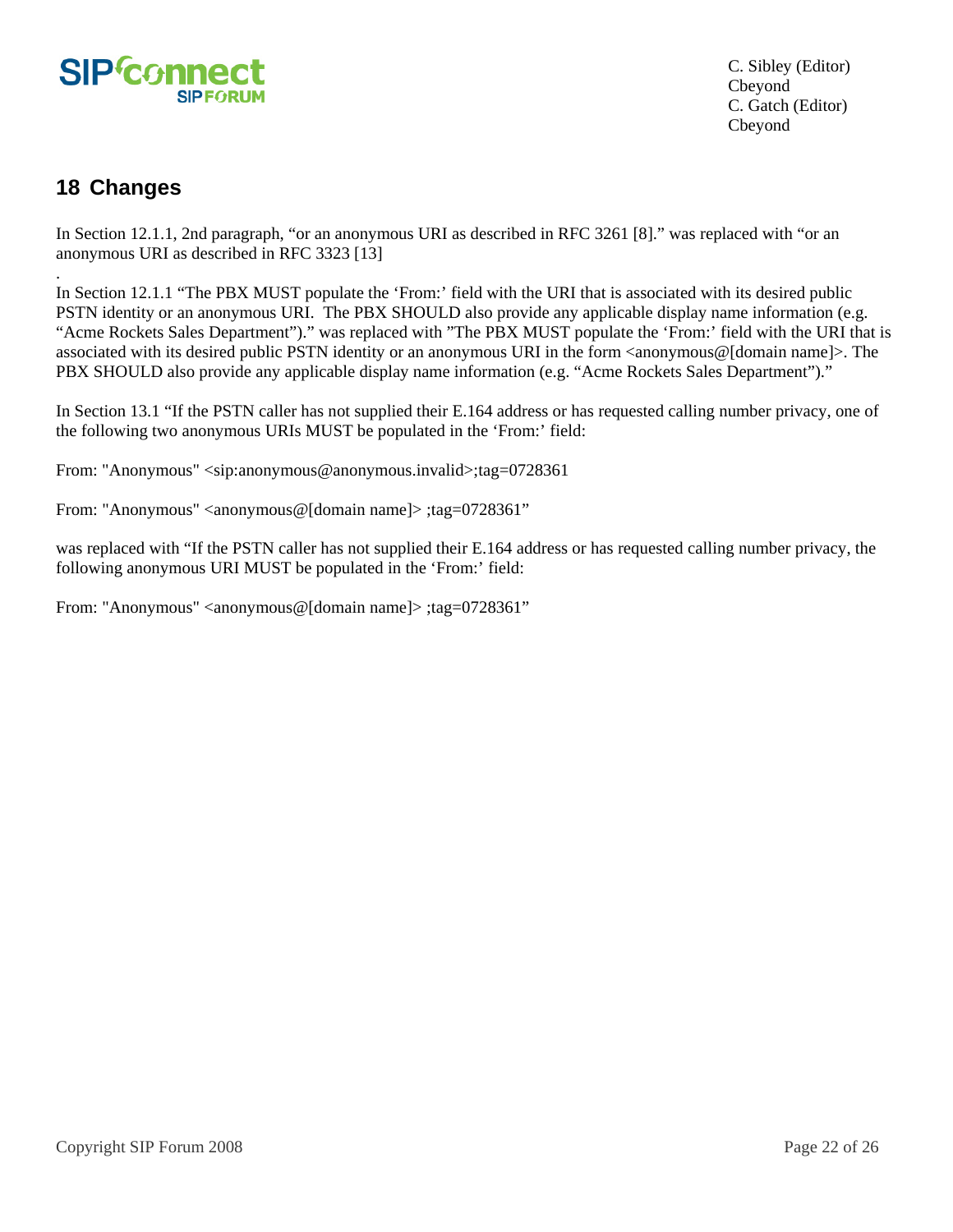<span id="page-22-0"></span>

## **19 Contributors and Contact Information**

Chris Sibley (editor) Cbeyond 320 Interstate N Pkwy Atlanta, GA 30339 USA tel:+1-678-424-2693 sip:csibley@engsip.cbeyond.net mailto: [chris.sibley@cbeyond.net](mailto:chris.sibley@cbeyond.net)

Chris Gatch (editor) Cbeyond 320 Interstate N Pkwy Atlanta, GA 30339 USA tel:+1-678-424-2406 mailto: [chris.gatch@cbeyond.net](mailto:chris.gatch@cbeyond.net)

François Audet Nortel Networks 4655 Great America Parkway Santa Clara, CA 95054 USA <mailto:audet@nortel.com>

Jay Batson SIP Forum mailto: [batsonjay@sipforum.org](mailto:batsonjay@sipforum.org)

Rob Brown Talkswitch 1545 Carling Avenue Suite 510 Ottawa, Ontario Canada K1Z 8P9 mailto: [rbrown@talkswitch.com](mailto:rbrown@talkswitch.com) 

Vikas Butaney Cisco Systems, Inc. 170 West Tasman Dr. San Jose, CA 95134 USA mailto: [vbutaney@cisco.com](mailto:vbutaney@cisco.com)

Yuan Cai Cisco Systems, Inc. 170 West Tasman Dr.

Copyright SIP Forum 2008 Page 23 of 26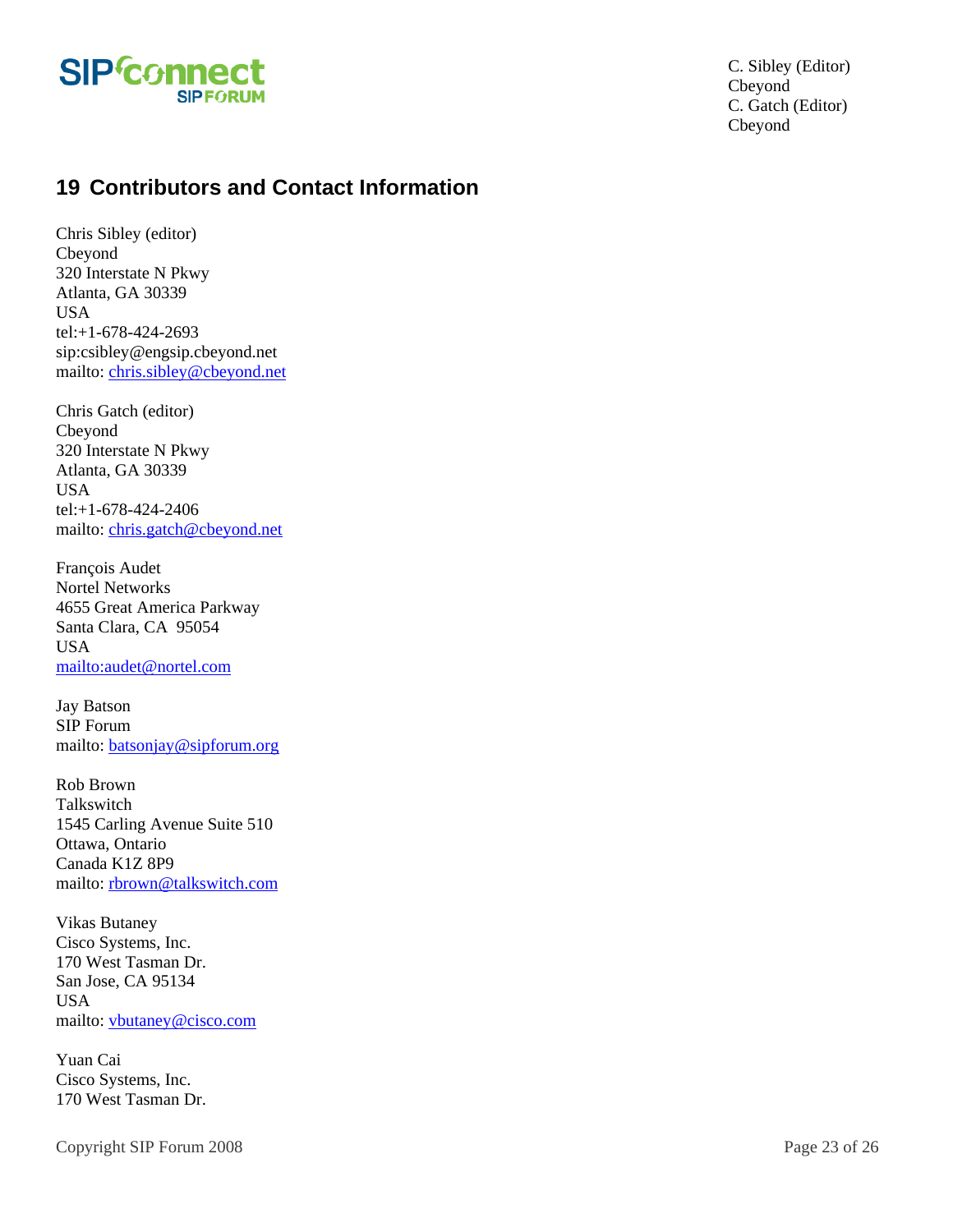

San Jose, CA 95134 USA mailto: [yuanca@cisco.com](mailto:yuanca@cisco.com)

Klaus Darilion enum.at mailto: [klaus.darilion@enum.at](mailto:klaus.darilion@enum.at)

Jim Davies Mitel Networks 350 Legget Drive P.O. Box 13089 Kanata, ON Canada K2K 2W7 mailto: [jim\\_davies@mitel.com](mailto:jim_davies@mitel.com)

Alex Doyle BroadSoft, Inc. 220 Perry Parkway Gaithersburg, MD 20877 USA mailto: [alex@broadsoft.com](mailto:alex@broadsoft.com)

John Elwell Siemens AG mailto: [john.elwell@siemens.com](mailto:john.elwell@siemens.com)

Sonya Fullarton Mitel Networks 350 Legget Drive P.O. Box 13089 Kanata, ON Canada K2K 2W7 mailto: [sonya\\_fullarton@mitel.com](mailto:sonya_fullarton@mitel.com)

Scott Hoffpauir BroadSoft, Inc. 220 Perry Parkway Gaithersburg, MD 20877 USA mailto: [scott@broadsoft.com](mailto:scott@broadsoft.com)

Ernst Horvath Siemens AG mailto: [ernst.horvath@siemens.com](mailto:ernst.horvath@siemens.com)

Alan Johnston Avaya, Inc.

Copyright SIP Forum 2008 Page 24 of 26

C. Gatch (Editor) Cbeyond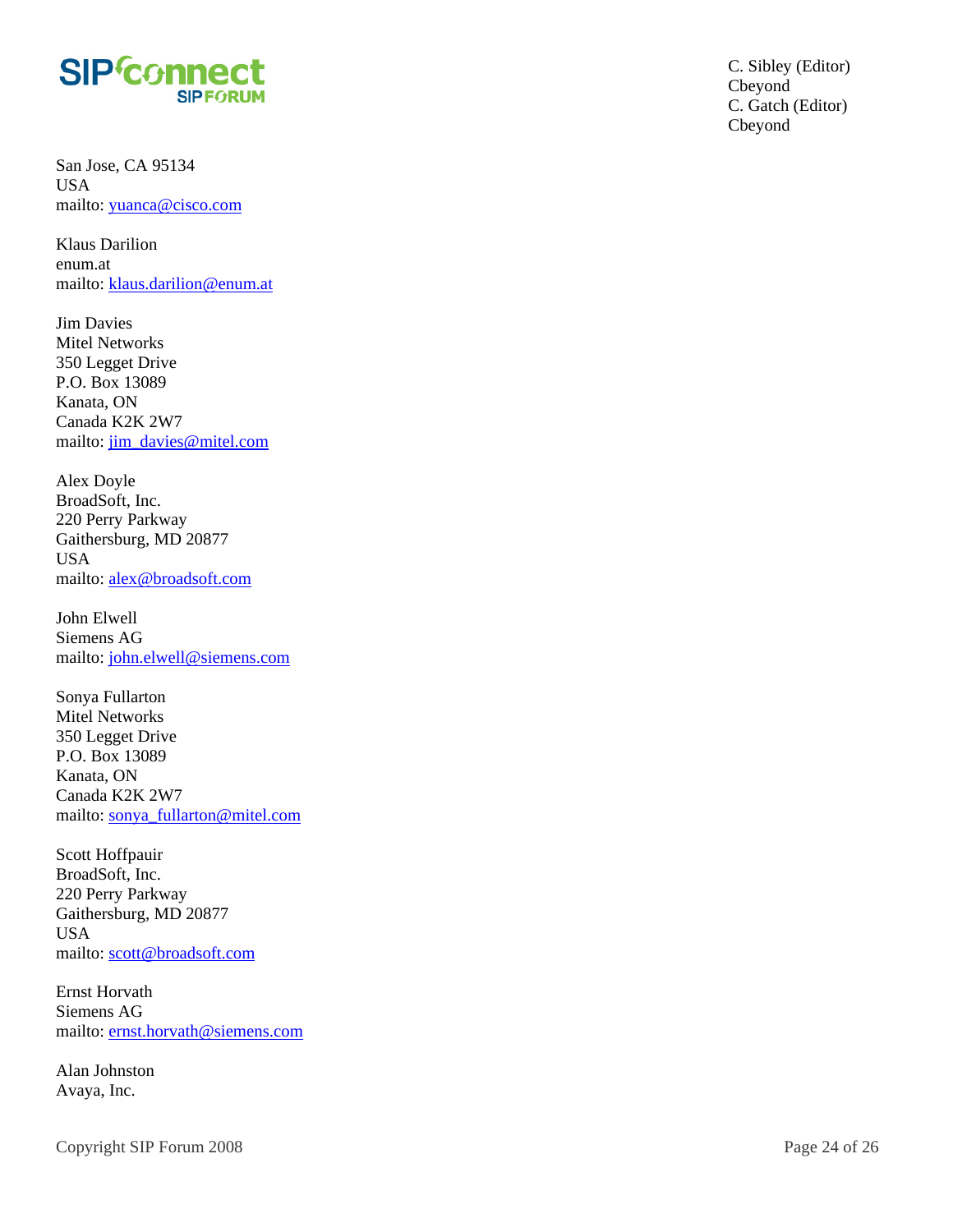

mailto: [ajohnston@tello.com](mailto:ajohnston@tello.com)

Paul Kyzivat Cisco Systems, Inc. mailto: [pkyzivat@cisco.com](mailto:pkyzivat@cisco.com)

Matthew Lazaro Avaya, Inc. 211 Mt. Airy Road Basking Ridge, NJ 07920 USA mailto: [mlazaro@avaya.com](mailto:mlazaro@avaya.com)

Rohan Mahy SIP Edge LLC mailto: [rohan@ekabal.com](mailto:rohan@ekabal.com)

Joanne McMillen Avaya, Inc. mailto: [joanne@avaya.com](mailto:joanne@avaya.com)

Francois Menard Xit Telecom mailto: [fmenard@xittelecom.com](mailto:fmenard@xittelecom.com)

David R. Oran Cisco Systems, Inc. mailto: [oran@cisco.com](mailto:oran@cisco.com)

Rick Ringel Inter-Tel, Inc. mailto: [Rick\\_Ringel@inter-tel.com](mailto:Rick_Ringel@inter-tel.com)

Richard Shockey NeuStar, Inc. mailto: [Rich.Shockey@neustar.biz](mailto:Rich.Shockey@neustar.biz)

Henry Sinnreich Pulver.com mailto: [henry@pulver.com](mailto:henry@pulver.com)

David Sauerhaft Cisco Systems, Inc. 170 West Tasman Dr. San Jose, CA 95134 USA mailto: [dsauerha@cisco.com](mailto:dsauerha@cisco.com) C. Gatch (Editor) Cbeyond